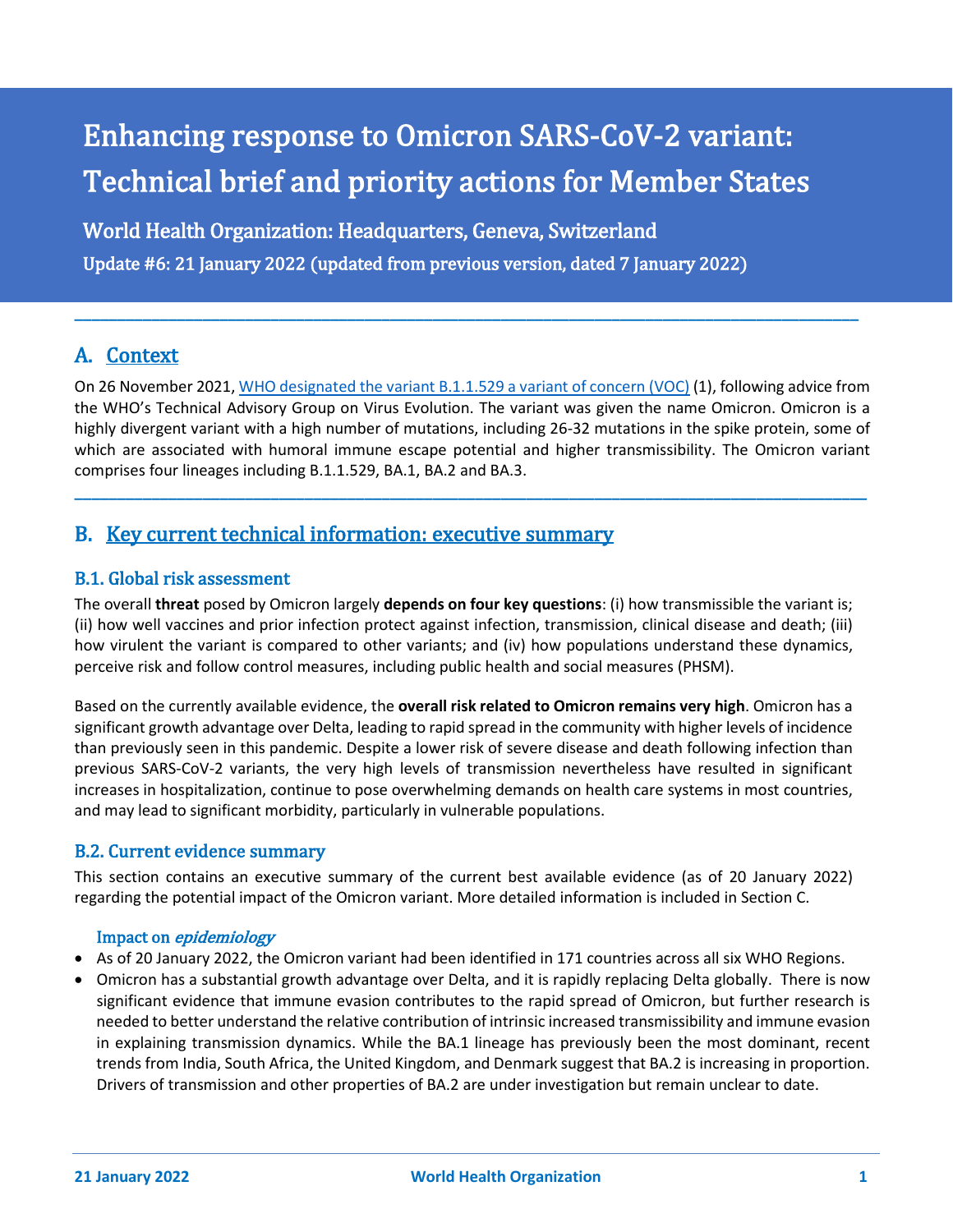• Data on clinical severity of patients infected with Omicron are increasingly available. Epidemiological trends continue to show a decoupling between incident cases, hospital admissions and deaths, compared to epidemic waves due to previous variants. This is likely due to a combination of the lower intrinsic severity of Omicron, as suggested by a number of studies from different settings, and that vaccine effectiveness is more preserved against severe disease than against infection. However, high levels of hospital and ICU admission are nevertheless being reported in most countries, given that levels of transmission are higher than ever seen before during the pandemic. Moreover, more data are needed to better understand how clinical markers of severity – such as the use of oxygen, mechanical ventilation, and number of deaths are associated with Omicron. This is particularly important given that current evidence about severity and hospitalization has largely been shared from countries with high levels of population immunity, and there remains uncertainty about the severity of Omicron in populations with both lower vaccination coverage and lower prior exposure to other variants.

#### Impact on diagnostics and testing

- The diagnostic accuracy of routinely used PCR and the [WHO emergency use listing \(EUL\) approved](https://extranet.who.int/pqweb/sites/default/files/documents/211125_EUL_SARS-CoV-2_products_list.pdf) antigendetection rapid diagnostic tests (Ag-RDT) assays does not appear to be significantly impacted by Omicron; studies of the comparative sensitivity of Ag-RDTs are ongoing.
- Most Omicron variant sequences reported include a deletion in the S gene, which can cause an S gene target failure (SGTF) in some PCR assays. As a growing minority of publicly shared sequences (including all BA.2 sublineage sequences) lack this deletion, using SGTF as proxy marker to screen for Omicron will miss Omicron lineages lacking this deletion.

#### Impact on immunity (following infection or vaccination)

- Current evidence consistently shows a reduction in neutralizing titres against Omicron in individuals who have received a primary vaccination series or in those who have had prior SARS-CoV-2 infection. In addition, increased risk of reinfection has been reported by South Africa, the United Kingdom, Denmark, and Israel.
- There is a growing body of evidence on vaccine effectiveness (VE) for Omicron, with data available from 15 observational studies from five countries (the United Kingdom, Denmark, Canada, South Africa, and the United States of America), evaluating four vaccines (mRNA vaccines, Ad26.COV2.S, and AstraZeneca-Vaxzevria). Available preliminary data should be interpreted with caution because the designs may be subject to selection bias and the results are based on relatively small numbers. Early data suggest that the effectiveness of studied vaccines is significantly lower against Omicron infection and symptomatic disease compared to Delta, with homologous and heterologous booster doses increasing vaccine effectiveness. Despite this, follow-up time after booster doses for most studies is short, and there is evidence of waning of VE in months following booster doses. VE estimates against severe outcomes, usually defined as hospitalization, are lower for Omicron than Delta, but mostly remain greater than 50% after the primary series and improve with a booster dose to above 80%. More data are needed to assess these preliminary findings across studies, vaccine platforms and dosing regimens. There are no effectiveness data for several vaccines, particularly the inactivated vaccines.

#### Impact on host tropism, virus fitness and pathogenicity

• Preliminary evidence suggests a potential shift in tropism of the Omicron variant towards the upper respiratory tract, as compared to Delta and the wild type (WT) virus that have a tropism for the lower respiratory tract. There is also evidence of less severe pathogenicity in the Syrian hamster (*M. auratus*) model, but this needs to be confirmed by peer-reviewed evidence and larger studies.

#### Impact on therapeutics and treatments

• Therapeutic interventions for the management of patients with severe or critical Omicron-associated COVID-19 that target host responses (such as corticosteroids, and interleukin-6 receptor blockers) are expected to remain effective. However, preliminary data from non-peer reviewed publications suggest that some of the monoclonal antibodies developed against SARS-CoV-2 may have impaired neutralization against Omicron. Monoclonal antibodies will need to be tested individually for their antigen binding and virus neutralization, and these studies should be prioritized. Preliminary in vitro data suggests that antivirals retain activity against Omicron.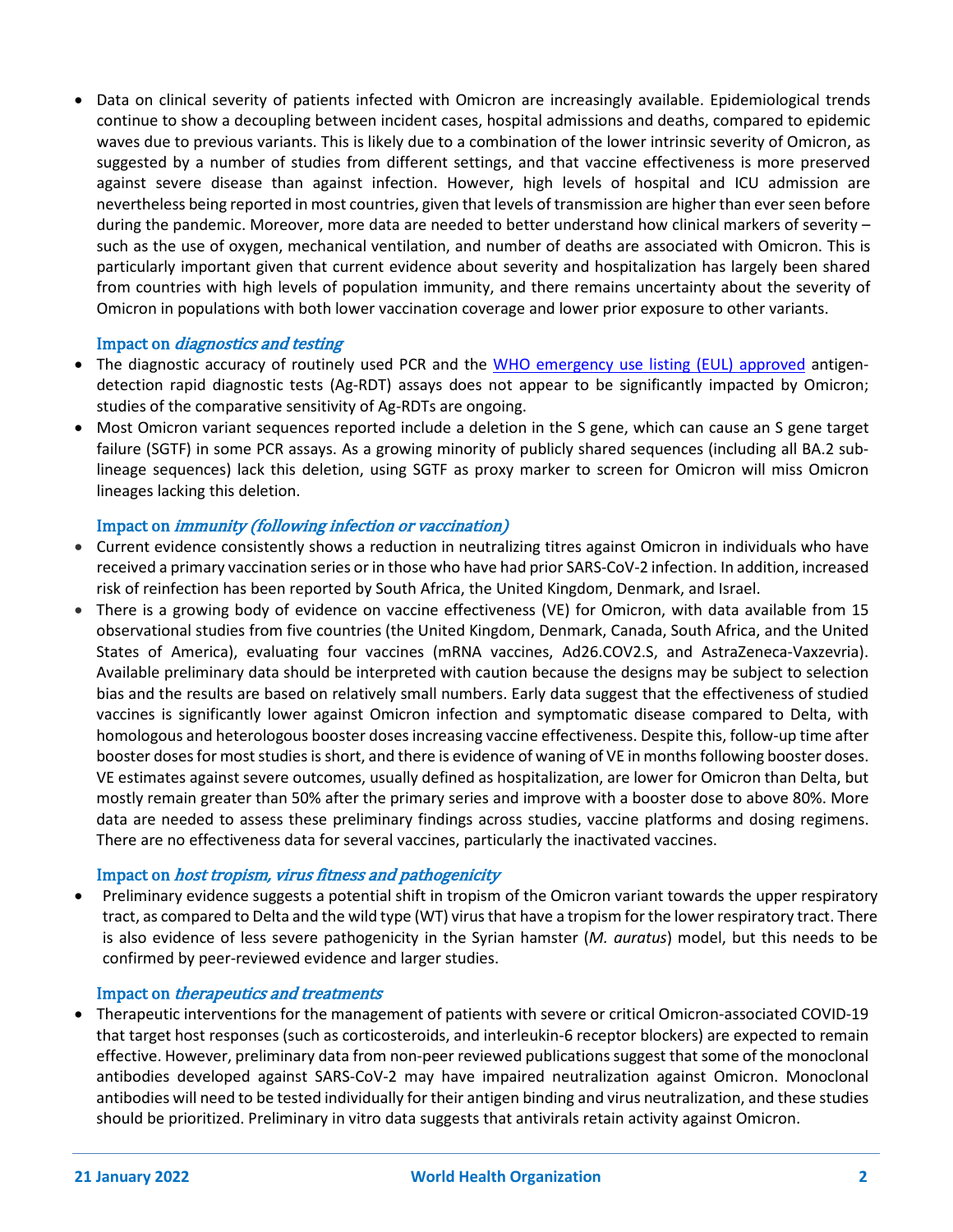# B.3. Priority actions for Member States

This section contains an executive summary of the current priority action for Member States. Further details are included in Section D. These recommended priority actions are based on the current global risk assessment (see Sections B.1. and C.5.) and the best available evidence (as of 20 January 2022) regarding Omicron.

#### Surveillance and testing

- PCR-based screening assays (e.g. Single Nucleotide Polymorphism (SNP) genotyping) may be useful proxy markers of Omicron and should be validated for a given setting.
- SGTF from commercial PCR kits is indicative for most Omicron isolates and may also be considered as a proxy marker for this variant. However, it should be noted that a minority of Omicron sequences (including all BA.2 lineage) lack the 69-70 deletion, and will therefore be missed by this screening method. An increasing trend in the proportion of BA.2 is currently being observed in a number of countries, including in Denmark, India and the United Kingdom, and therefore use of SGTF-based screening should be interpreted with caution. Drivers of transmission of BA.2 are under investigation but remain unclear to date. PCR-based screening assays (e.g. Single Nucleotide Polymorphism genotyping) may be useful proxy markers depending on the setting.
- Member States' initial cases/clusters associated with the Omicron variant infection should be reported to WHO through the International Health Regulations (IHR) mechanism.
- Member States are further encouraged to report (publicly or through IHR) the weekly relative prevalence of Omicron as the number of sequences of Omicron (numerator) divided by the total number of sequences generated through routine surveillance (denominator) and/or, where applicable, the number of PCR-based screening method positive (genotyping or SGTF) out of the number tested in the same unit of time, according to sampling date.

#### Vaccination

• Efforts to rapidly accelerate COVID-19 vaccination coverage in at-risk populations in all countries should be intensified. Particular focus among [populations](https://www.who.int/publications/i/item/who-sage-roadmap-for-prioritizing-uses-of-covid-19-vaccines-in-the-context-of-limited-supply) [designated as high priority](https://www.who.int/publications/i/item/who-sage-roadmap-for-prioritizing-uses-of-covid-19-vaccines-in-the-context-of-limited-supply) (2) who remain unvaccinated or whose vaccination remains incomplete should be a priority for vaccination campaigns in all countries. In accordance with the position of the Strategic Advisory Group of Experts on Immunization (SAGE), the priority for booster doses is to maintain and optimize vaccine effectiveness against severe disease outcomes, especially for those at high risk for serious disease.

#### Infection Prevention and Control

• Health care facilities should have an infection prevention and control (IPC) programme or at least a dedicated and trained IPC focal point; engineering and environmental controls; administrative controls; standard and transmission based -precautions; screening and triage for early identification of cases and source control; and COVID-19 surveillance and vaccination of health workers. In contexts with community transmission, universal masking by all persons in health facilities, using a well-fitted medical mask, is recommended.

#### Public health and social measures

• With the emergence of the Omicron variant, physical distancing, the use of well-fitting masks (in conjugate indoor settings and outdoors when distancing can't be maintained), ventilation of indoor spaces, hand hygiene and avoidance of crowds where appropriate PHSM measures are not in place remain critical to reducing transmission of SARS-CoV-2. Enhanced surveillance with rapid testing, cluster investigations, contact tracing, isolation of cases and supported quarantine of contacts are strongly advised to interrupt chains of transmission. WHO continues to advise implementing the comprehensive, multi-layered and targeted use of public health and social measures to reduce the spread of all variants of SARS-CoV-2.

#### Contact tracing and Quarantine

• WHO recommends a risk-based, pragmatic approach for Member States to consider when introducing any changes to existing CT and quarantine measures, taking into account the continuity of the critical functions in society and the public health risks and benefits in relation to the pandemic. Any curtailing of CT or quarantine will increase the risk of onward transmission and must be weighed against pragmatic needs.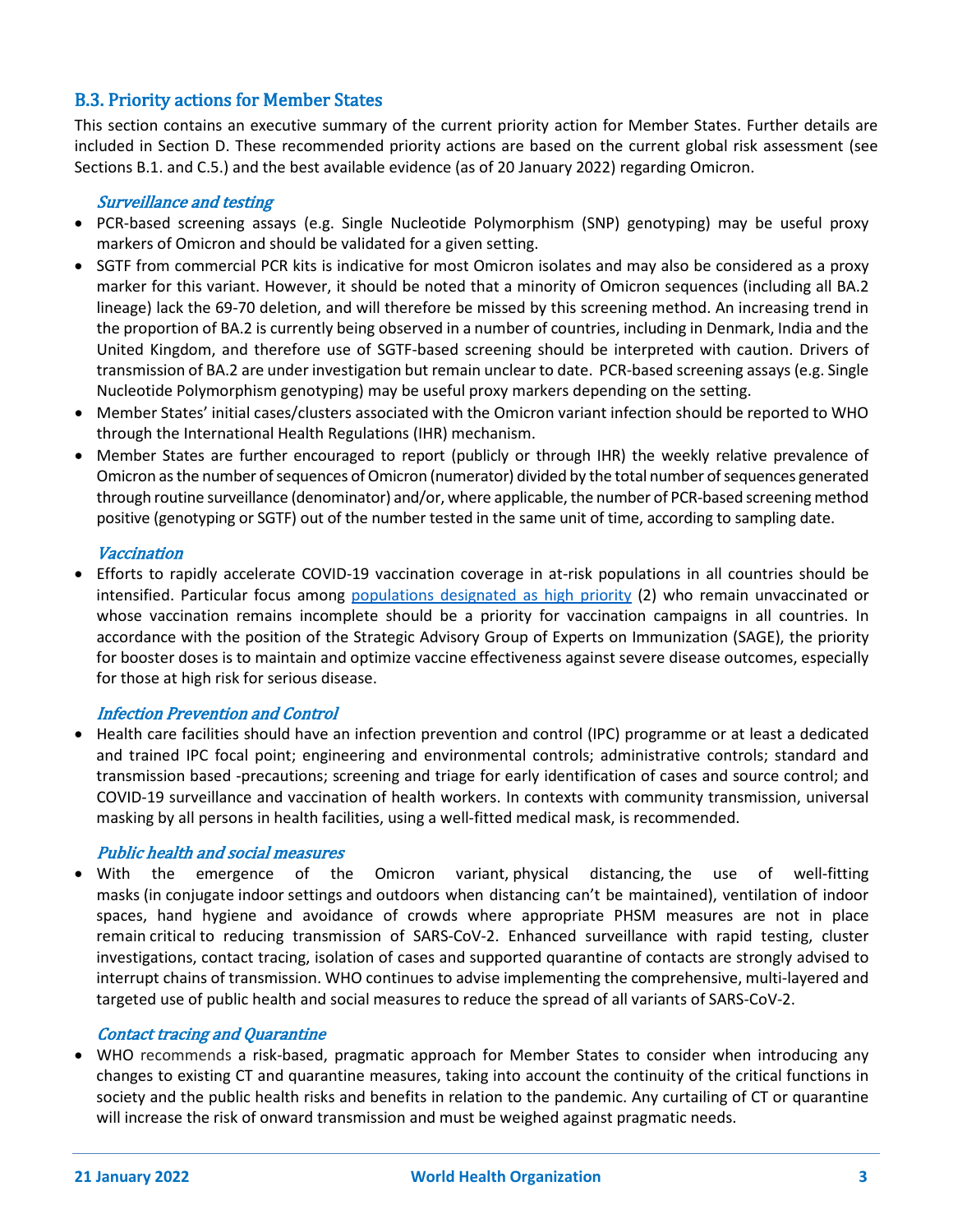• Prioritization for identification and follow-up of contacts should be given to those at highest risk of getting infected and highest risk of spreading the virus to vulnerable people; and those at highest risk for development of severe disease. Shortening of quarantine of contacts may be considered, in particular for essential workers, including health workers, when combined with rigorous application of infection prevention and control and public health and social measures; and with SARS-CoV-2 testing, when possible.

### Travel-related measures

- A risk-based approach to adjust international travel measures in a timely manner is recommended. See *[WHO](https://www.who.int/news-room/articles-detail/who-advice-for-international-traffic-in-relation-to-the-sars-cov-2-omicron-variant)  [advice for international traffic in relation to the SARS-CoV-2 Omicron variant](https://www.who.int/news-room/articles-detail/who-advice-for-international-traffic-in-relation-to-the-sars-cov-2-omicron-variant)* (3) for additional information.
- Blanket travel bans will not prevent international spread of any variant of SARS-CoV-2, including Omicron, and can place a heavy burden on lives and livelihoods. In addition, they can adversely impact global health efforts during a pandemic by disincentivizing countries to report and share epidemiological and sequencing data.

#### Health system readiness and responsiveness

- WHO asks all Member States to regularly reassess and revise national plans based on their current situation and national capacities.
- In anticipation of increased COVID-19 caseloads and associated pressure on the health system (many of which are significantly overburdened after two years of the COVID-19 pandemic), ensure mitigation plans are in place to maintain essential health services and that necessary health care resources are in place to respond to potential surges. This would include surge capacity plans for health workers as well as plans for providing additional practical support to health workers, with particular attention to the needs of mothers and singleparent families.
- Clinical care of patients with COVID-19, infected with any SARS-CoV-2 variant, should be administered within health systems according to evidence-based guidelines, such as the WHO living guidelines for clinical [management](https://www.who.int/publications/i/item/WHO-2019-nCoV-clinical-2021-2) (4) and [therapeutics](https://www.who.int/publications/i/item/WHO-2019-nCoV-therapeutics-2021.4) (5), adapted appropriately for local context and resource settings.

#### Risk communication and community engagement

- Ensure early warning systems are in place to inform efficient and rational adjustment of public health and social measures, with effective approaches for engaging affected communities and communicating these adjustments while anticipating populations' concerns.
- Authorities should regularly communicate evidence-based information on Omicron and other circulating variants and potential implications for the public in a timely and transparent manner, including what is known, what remains unknown and what is being done by responsible authorities. Communication should emphasise the likelihood that we will learn more and the guidance may change.
- Individuals and communities should be provided with timely, accessible and accurate information about how to protect themselves and others from Omicron and other variants, with an emphasis on getting fully vaccinated and continuing to practice protective behaviours to reduce transmission and infection.

# B.4. Priority research needed

- Studies are needed to better understand the properties of BA.2, including comparative assessments of BA.2 and BA.1 for key characteristics such as transmissibility, immune escape and virulence.
- Surveillance should continue to be enhanced, including increasing testing and sequencing efforts to better understand circulating SARS-CoV-2 variants, including Omicron and its sub-lineages. Where capacity exists, countries should perform field investigations such as [household transmission studies](https://www.who.int/publications/i/item/household-transmission-investigation-protocol-for-2019-novel-coronavirus-(2019-ncov)-infection) (6), "first [few" cases](https://www.who.int/publications/i/item/the-first-few-x-cases-and-contacts-(-ffx)-investigation-protocol-for-coronavirus-disease-2019-(-covid-19)-version-2.2)  [studies](https://www.who.int/publications/i/item/the-first-few-x-cases-and-contacts-(-ffx)-investigation-protocol-for-coronavirus-disease-2019-(-covid-19)-version-2.2) (7), contact follow up, and laboratory assessments, to improve understanding of the epidemiological characteristics of Omicron in various settings. The epidemiological studies and sequencing of specimens can be targeted to those with particular individual-level characteristics (e.g. suspected reinfections, clinical characteristics, immunocompromised patients and selective sequencing of vaccine breakthrough) as well as regular clusters and super-spreading events.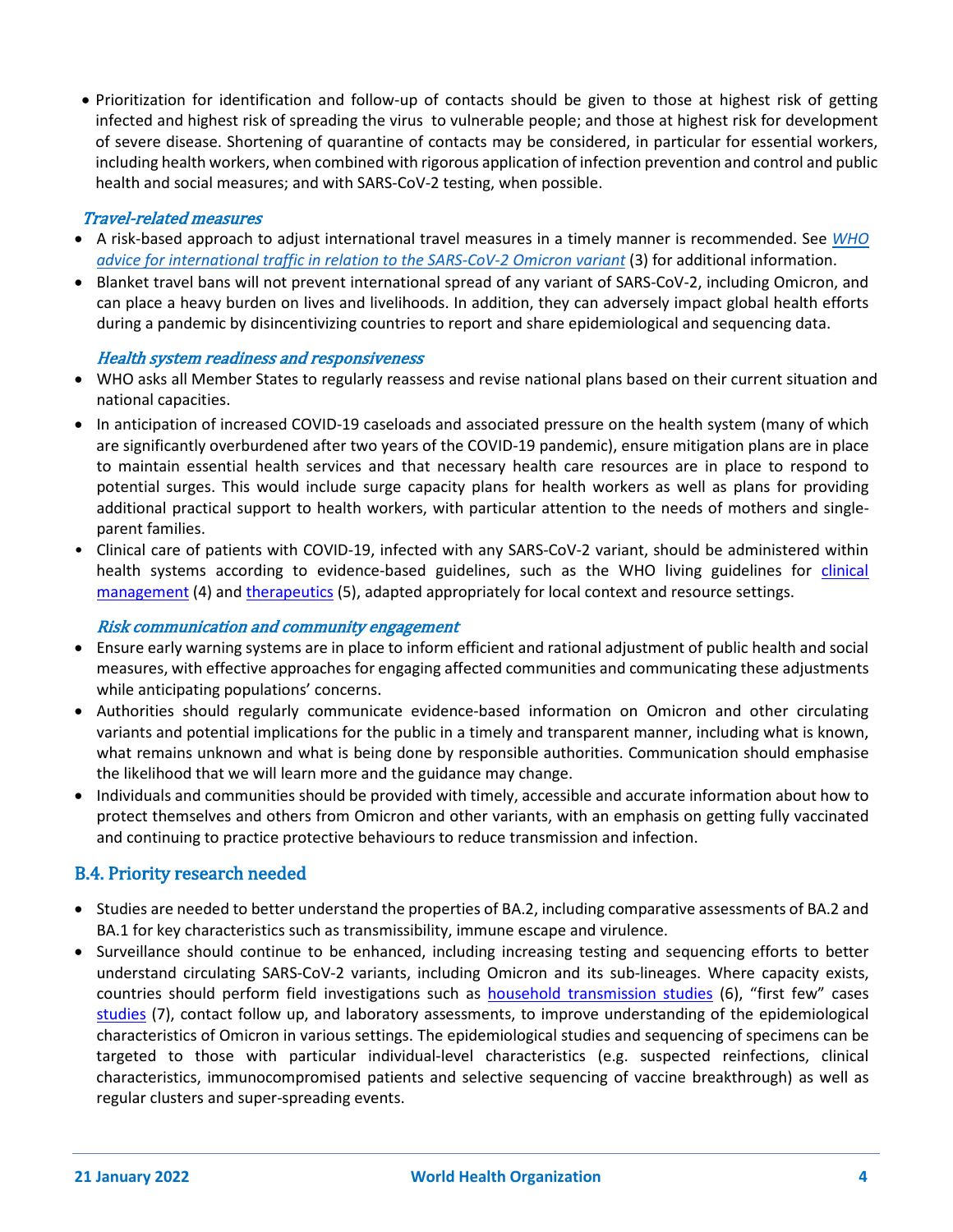- More data, across different countries, are needed to understand how clinical markers of disease severity (such as oxygen use, mechanical ventilation, deaths) are associated with Omicron, including among unvaccinated individuals and individuals without prior infection. WHO encourages countries to contribute to the collection and sharing of hospitalized patient data through the [WHO COVID-19 Clinical Data Platform](https://www.who.int/teams/health-care-readiness-clinical-unit/covid-19/data-platform) (8).
- The WHO Joint Advisory Group on COVID-19 Therapeutics [research agenda](https://www.who.int/publications/m/item/who-joint-advisory-group-on-covid-19-therapeutics-prioritization---draft-statement-on-the-possible-effects-of-the-new-sars-cov-2-omicron-variant-on-treatment-of-hospitalized-covid-19-patients) (9) has identified urgent prioritization for more data regarding 1) antigen binding and virus neutralization by antiviral monoclonal antibodies and 2) characterization of the COVID-19 phenotype caused by infection with the Omicron variant in a diverse patient population.
- Further research is needed to better understand Omicron's immune escape potential against vaccine- and infection-induced immunity, and Omicron-specific responses to vaccines, especially for inactivated vaccines where no evidence is currently available. The Technical Advisory Group on Vaccine Composition (TAG-Co-VAC) regularly assesses the need for changes to vaccine composition and has recently issued a[n interim statement](https://www.who.int/news/item/11-01-2022-interim-statement-on-covid-19-vaccines-in-the-context-of-the-circulation-of-the-omicron-sars-cov-2-variant-from-the-who-technical-advisory-group-on-covid-19-vaccine-composition) on COVID-19 vaccines in the context of the circulation of Omicron.
- Where capacity exists and in coordination with the international community, countries and partners are encouraged to perform studies to improve understanding of transmission parameters; vaccine effectiveness and impact; mechanisms of protection; disease severity; effectiveness of PHSM against Omicron; diagnostic methods; immune responses; antibody neutralization; population risk perception, knowledge, attitude and behaviour towards PHSM, vaccines and tests; or other relevant characteristics. Generic [study protocols](https://www.who.int/emergencies/diseases/novel-coronavirus-2019/technical-guidance/early-investigations) (10) are available**.**
- Further studies that compare the relative sensitivity of diagnostic tests (i.e. antigen-detecting and PCR) to detect Omicron using clinically-relevant specimens are needed. Studies elucidating the impact of infection history and vaccine status on the performance of diagnostic tests should also be prioritized.

**\_\_\_\_\_\_\_\_\_\_\_\_\_\_\_\_\_\_\_\_\_\_\_\_\_\_\_\_\_\_\_\_\_\_\_\_\_\_\_\_\_\_\_\_\_\_\_\_\_\_\_\_\_\_\_\_\_\_\_\_\_\_\_\_\_\_\_\_\_\_\_\_\_\_\_\_\_\_\_\_\_\_\_\_\_\_\_\_\_\_**

# C. Current evidence regarding Omicron

This section contains a summary of the current best available evidence (as of 20 January 2022) regarding the potential impact of the Omicron variant.

# C.1. Epidemiology

# **Incidence**

- As of 20 January 2022, the Omicron variant has been identified in 171 countries. The variant hasrapidly outpaced Delta in most countries, driving an upsurge of cases in all regions.
- The case incidence of COVID-19 continues to increase globally with a 20% weekly increase in week 2 (10-16 January 2022) compared to the previous week. However, the global rate of increase does appear slower given that there was a 55% increase that was reported for week 1 (3-9 January) compared to week 52 (27 December 2021–2 January 2022).
- During week 2, the South-East Asia Region and the Eastern Mediterranean Region reported the highest increases in case incidence of 145% and 68%, respectively. However, a decrease of 27% was reported in the African Region following a peak in week 52, 2021.
- The large increase in the South-East Asia Region is mainly driven by the increase in the number of cases in India which reported 1 594 160 million new cases compared to 638 872 cases the previous week (a 150% increase). In the Eastern Mediterranean Region, the highest numbers of new cases were reported from Morocco (46 104 vs 31 701 new cases, a 45% increase); Lebanon (45 231 vs 38 112 new cases, a 19% increase) and Tunisia (39 487 vs 13 416 new cases, a 194% increase).
- In the WHO European Region, the increase in weekly case incidence has slowed, with a 10% increase in week 2 compared to 31% in week 1 (2 – 9 January 2022). However, differences within the Region are reported; while a decline or plateauing is starting to be observed in a few countries in Western Europe, many Eastern European and Central Asian countries are seeing high growth rates, with the highest increases seen in week 2 in Kazakhstan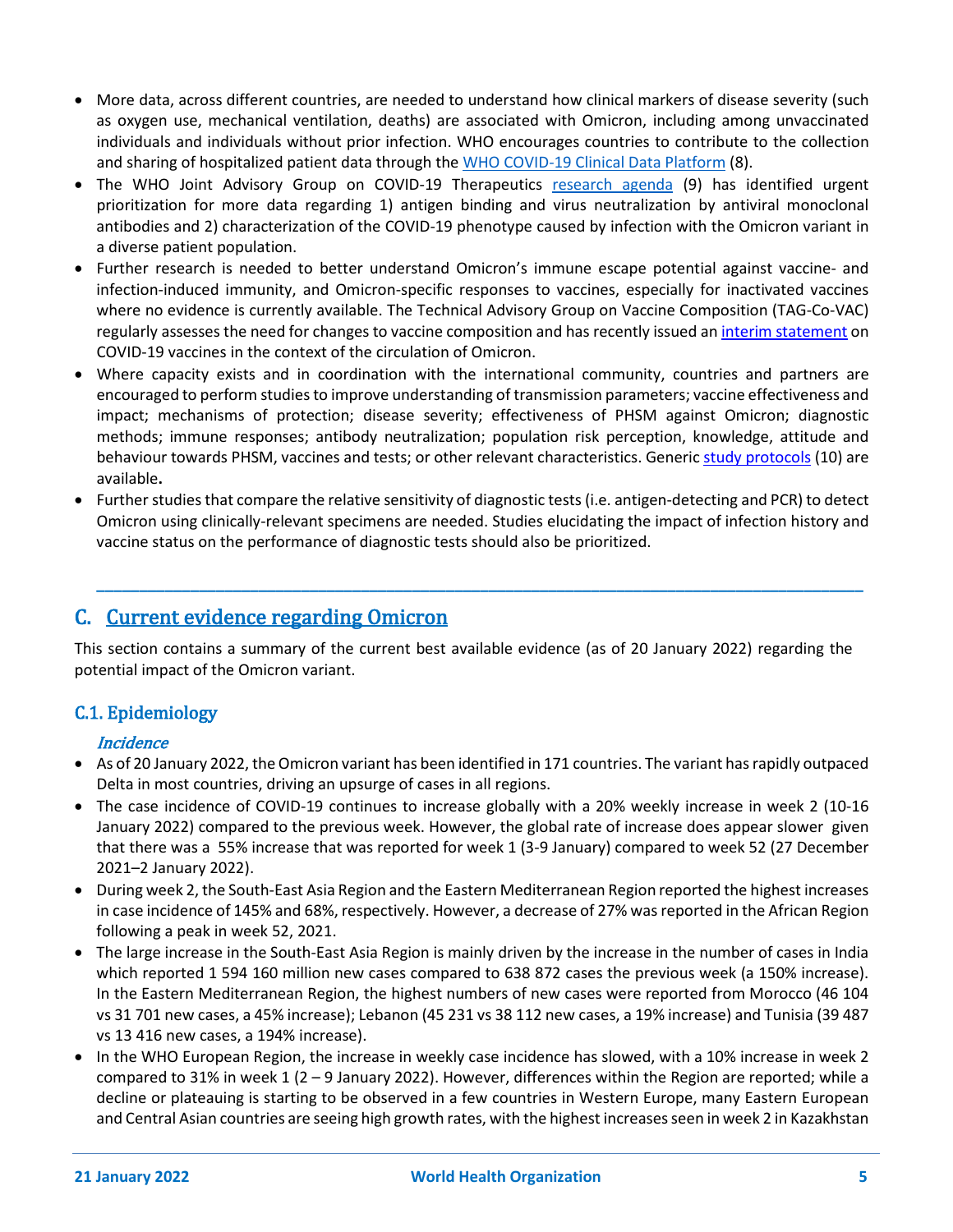(54 927 vs 6672 new cases in week 1, a 723% increase), Uzbekistan (4744 vs 1223 new cases, a 288% increase) and Kosovo $<sup>1</sup>$  $<sup>1</sup>$  $<sup>1</sup>$  (2990 vs 842 new cases, a 255% increase).</sup>

- The increase in weekly case incidence has also slowed in the WHO Region of the Americas, with a 17% increase as of 16 January compared to 78% as of 9 January, mainly driven by the decrease in the number of new cases in the United States of America. However, large increases in case incidence continued to be seen in Central and South America and the Caribbean and Atlantic Ocean Islands, with the largest increases in cases in week 2 reported in Martinique (13 540 vs 1835 new cases, a 638% increase), El Salvador (1343 vs 289 new cases, a 365% increase) and Ecuador (42 992 vs 10 532 new cases, a 308% increase).
- In the WHO Western Pacific Region, the rate of increase in case incidence has begun to slow, mainly driven by the trend in Australia. During week 2 of 2022, an increase of 38% was reported while in week 1, a 122% increase compared to their previous week was reported.
- In South Africa, where Omicron was first reported and is now the dominant variant, there has been a sustained decrease in reported cases since the peak was reported in mid-December 2021. Moreover, the decline in the incidence of cases seen in much of the southern Africa is now starting to be seen in other countries, particularly those which reported an early introduction of Omicron and rapid replacement of Delta.

# **Transmission**

- Omicron has been found to have a significant growth advantage, higher secondary attack rates and a higher observed reproduction number compared to Delta.
- An analysis of GISAID data following a previously published methodological approach (11) shows a growth rate advantage of Omicron over Delta in all countries with sufficient sequence data, translating to a pooled mean transmission advantage (i.e. relative difference in effective reproduction numbers) of 189% (95% Confidence Interval: 162% – 217%) across epidemiological contexts under the assumption of an unchanged generation time. However, early evidence for a reduced generation time of Omicron (12) suggests the transmission advantage may be lower; for a 20% shorter generation time, the estimated pooled mean transmission advantage of Omicron over Delta is 163% (139% – 186%) (13–15).
- Household transmission studies further corroborate the transmission advantage of Omicron. For example, household secondary attack rates for Omicron consistently show higher values compared to Delta: 13.6% (95% CI: 13.1%-14.1%) vs 10.1% (95% CI: 10.0%-10.2%) in the UK (16), and 31% vs. 21% in Denmark (17).
- The transmission advantage of Omicron appears to be largely driven by immune evasion, but also potential increased intrinsic transmission fitness (18). While there is significant evidence of immune evasion against transmission from infection and vaccine-derived immunity (see later sections), more data are needed to better understand the relative contribution of intrinsic increased transmission fitness and immune evasion in explaining transmission dynamics.
- There is evidence that the Omicron variant infects human bronchus tissue faster and more efficiently than Delta (19) and outcompetes Delta in competition experiments using cells derived from the human nose, but not in lung-derived cells (20). This points at a predominance of viral replication in the upper respiratory tract that may confer, at least to some extent, a transmission advantage independent of immune evasion.
- Preliminary results from South Africa have suggested that if there is intrinsic higher transmission fitness, it is likely modest, with some analyses suggesting that immune evasion levels of 25% to 50% could explain the observed growth advantage, even without an increase in intrinsic transmissibility (21). Another study from South Africa (non-peer reviewed) estimates that Omicron is 36.5% (95% CI 20.9-60.1) more transmissible than Delta and that Omicron erodes 63.7% (95%CI 52.9-73.9) of the population immunity accumulated from prior infection and vaccination (22).
- Further studies are required to better understand the drivers of transmission, and of declining incidence in various settings. These factors include the intrinsic transmission fitness properties of the virus, degree of immune evasion, the level of vaccine-derived and post-infection immunity, levels of social mixing and degree of application of public health and social measures.

<span id="page-5-0"></span><sup>1</sup> *All references to Kosovo should be understood to be in the context of the United Nations Security Council resolution 1244 (1999).*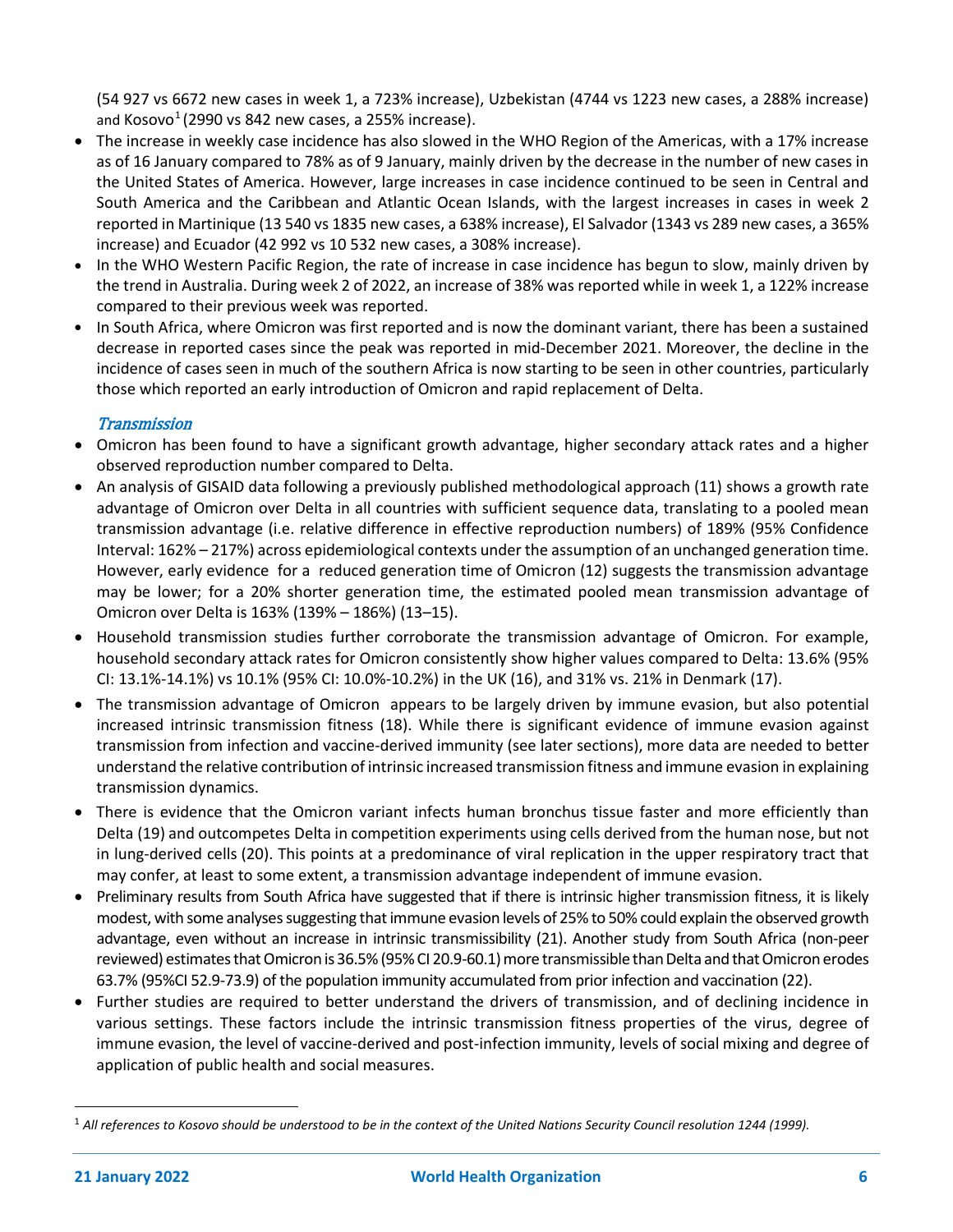#### Disease severity

- Globally, there has been a 4% increase in the number of new deaths from in week 2 (10 16 January 2022) compared to the previous week, with highest increases in the South-East Asia Region (12%) and the Region of the Americas (a 7% increase).
- Data on case severity (including hospitalization, need for oxygen, mechanical ventilation, or deaths) are increasingly becoming available, improving our understanding of the impact of Omicron on severe cases, hospitalisation and deaths.
- Surveillance trends from most countries show a decoupling between incident cases and hospitalisations in many countries, with proportionally lower incidence of hospitalisation, given the level of community transmission, than what was observed with other variants. This decoupling appears to be driven partially by a lower intrinsic severity of Omicron compared to Delta (see below), as well as by more preserved vaccine effectiveness against severe disease than against infection.
- Several studies have looked at the risk of hospitalization and severe disease with Omicron compared to Delta. The most recent analysis from the United Kingdom Health Security Agency with the Medical Research Council (MRC) Biostatistics Unit, University of Cambridge showed a 47% reduction in the risk of presentation to emergency care or hospital admission with Omicron compared to Delta (Hazard Ratio (HR) 0.53, 95%CI 0.50-0.57) and 66% reduction in the risk of admission from emergency departments (HR 0.33, 95%CI 0.3-0.37) (23)[. A report by Imperial](https://www.imperial.ac.uk/media/imperial-college/medicine/mrc-gida/2021-12-22-COVID19-Report-50.pdf)  [College London on 22 December 2021](https://www.imperial.ac.uk/media/imperial-college/medicine/mrc-gida/2021-12-22-COVID19-Report-50.pdf) (24) calculated a 41% (95% CI: 37%-45%) reduced risk of a hospitalization resulting in a stay of one or more nights. Similarly, using a [record linkage approach](https://www.medrxiv.org/content/10.1101/2021.12.21.21268116v1) (25), a study in South Africa found that laboratory-confirmed SARS-CoV-2 infected individuals with SGTF, as a proxy for Omicron, had lower odds of severe disease (adjusted odds ratio 0.3, 95% CI 0.2-0.6). In the USA, a recent report from Case Western [Reserve University](https://www.medrxiv.org/content/10.1101/2021.12.30.21268495v1.full.pdf) (26) compared electronic health records from a period of assumed Delta dominance (1 September 2021 to 15 November 2021) to a period of assumed Omicron dominance (15 December 2021 to 24 December 2021). This report found a reduced risk ratio (RR) of emergency department visit (RR 0.30 95% CI 0.28- 0.33), hospital admission (RR 0.44, 95% CI 0.38-0.52), ICU admission (RR 0.33, 95% CI: 0.23-0.48), and ICU admission (RR: 0.16, 95% CI 0.08-0.32) in the Omicron period when compared to the Delta period. Another study conducted in the USA (27) reported better clinical outcomes for Omicron compared to Delta, with a 52% (HR 0.48, 95%CI; 0.36-0.64), 53% (HR 0.47 95%CI; 0.35-0.62), 74% (HR 0.26, 95%CI; 0.10-0.73), and 99.1% (HR 0.01, 95%CI; 0.01- 0.75) reductions in risk of any subsequent hospitalization, symptomatic hospitalization associated with COVID-19, ICU admission, and mortality respectively, for cases infected with the Omicron relative to the Delta variant. In Canada, preliminary data from cohorts of patients with onset date between 22 November and 25 December 2021 also show a reduced risk of hospitalization and death for Omicron compared to Delta (HR 0.35, 95%CI: 0.26, 0.46) after adjusting for vaccination status, further suggesting a reduction in intrinsic severity (28).
- Furthermore, using samples from the lower respiratory tract, [researchers at Hong Kong University found](https://www.med.hku.hk/en/news/press/20211215-omicron-sars-cov-2-infection) (29) that the Omicron variant replicates up to 70 times faster in the human bronchi compared to the Delta variant and the wild-type SARS-CoV-2 virus. In contrast, the Omicron variant showed relatively much slower replication in the lung. A similar finding was reported in the United Kingdom where Omicron showed a reduction in replication kinetics compared to Delta and the original SARS-CoV-2 strain (30). These observations could further support a reduction in intrinsic severe clinical presentation of patients infected with the Omicron variant. In terms of symptoms, preliminary data from the United Kingdom show that Omicron infections appear to be associated with more frequent sore throat than for Delta, and reduction in frequency in loss of smell and taste
- (31), although these findings need to be interpreted with caution given increase circulation of other respiratory viruses, and potential co-infection. • Nevertheless, despite lower severity, significant increases in hospitalization, severe disease and death are occurring and likely to continue in the coming weeks, with significant pressure on health services, given the high incidence levels of community transmission. Moreover, current evidence about severity and hospitalization comes largely from countries with high levels of population immunity (post-infection and vaccine-derived), and there remains uncertainty about the severity of Omicron in populations with lower vaccination coverage and

prior exposure to other SARS-CoV-2 variants.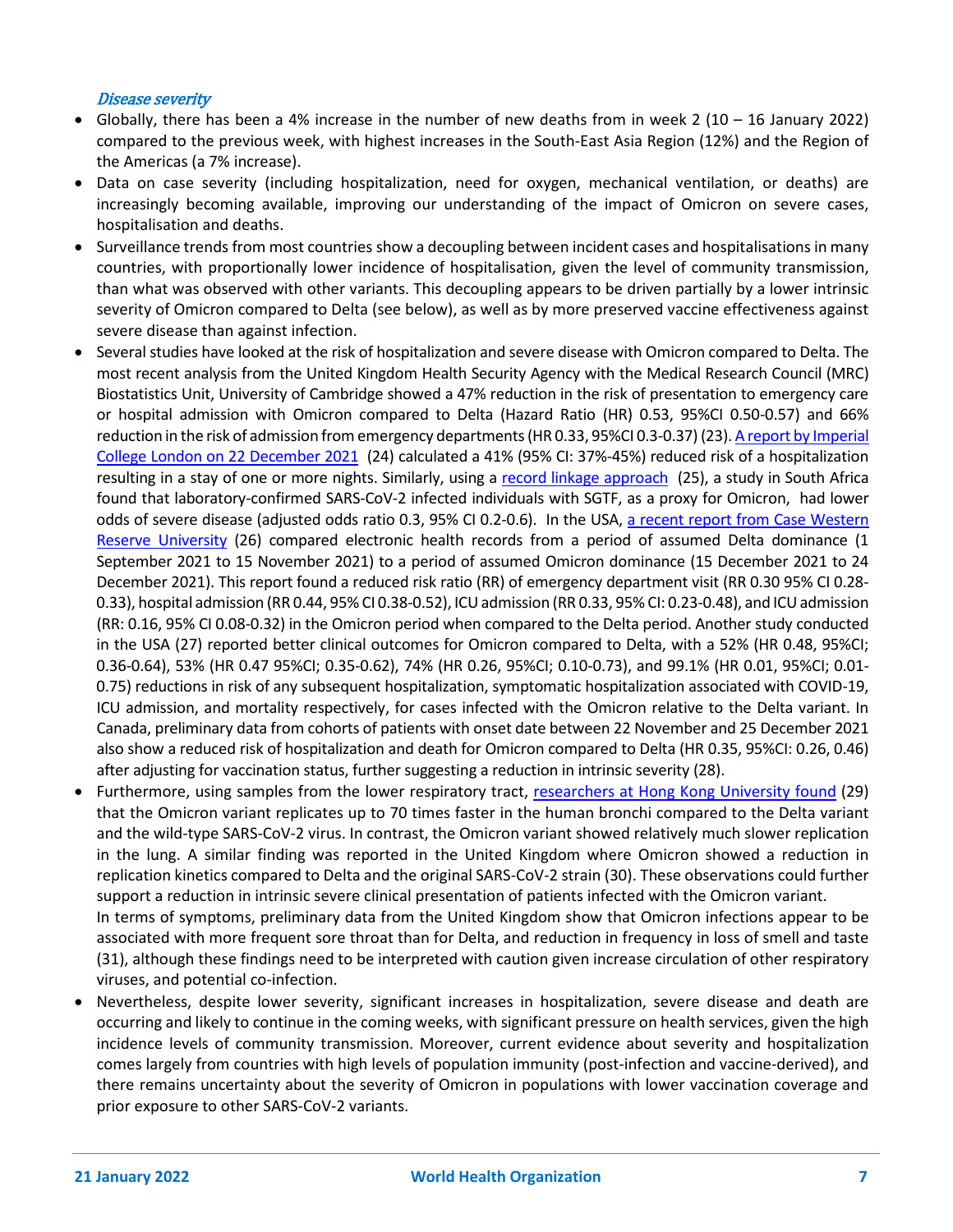• Further data are needed from more countries to better understand the full clinical picture of Omicron. WHO encourages countries to contribute to the collection and sharing of hospitalized patient data through th[e WHO](https://www.who.int/teams/health-care-readiness-clinical-unit/covid-19/data-platform)  [COVID-19 Clinical Data Platform](https://www.who.int/teams/health-care-readiness-clinical-unit/covid-19/data-platform) (8).

# C.2 Host tropism, virus fitness and pathogenicity

- Two studies reported that cleavage efficiency of Omicron is lower than for WT and Delta (19,20), leading to impaired fusogenicity (particularly in lung tissue) and reduced syncytia formation, which may reduce pathogenicity (32,33).
- Efficient cleavage of the spike protein is especially important for the virus TMRPRSS-2 dependent entry into human cells; cells that express TMPRSS-2 are more abundant in the lower respiratory tract, as compared to the upper respiratory tract (33). The Omicron variant seems to therefore preferentially enter cells via the endosomal (TMRPSS-2 independent) pathway. This is confirmed by the observation that Omicron replicates less efficiently (10x) compared to Delta in freshly harvested human lung tissue (19).
- To date, two animal models have been used to assess severity; human ACE2 expressing mice have significantly less weight loss, recover faster and have less lung pathology when infected with Omicron compared to Delta or WT (34). A Syrian hamster (*M. auratus*) model similarly demonstrated weight gain rather than loss in Omicroninfected animals, as well as substantially reduced pathogenicity indicators compared to Delta or WT, associated with the poorer capability of Omicron to infect or spread in lung tissue (32).
- Additional studies on Syrian hamsters have yielded similar results, confirming that Omicron-infected animals show fewer clinical signs and have milder disease (35,36). Viral load in lung tissues is also lower in Omicroninfected animals compared to Delta or WT in both animal models.

# C.3. Impact on diagnostics and testing

#### Assays

- SARS-CoV-2 infection can be diagnosed using either molecular tests (NAAT, PCR) or antigen-detection assays. Interim guidance on diagnostic testing for SARS-CoV-2 (37) and on the use of antigen-detection tests can be found [here](https://www.who.int/publications/i/item/antigen-detection-in-the-diagnosis-of-sars-cov-2infection-using-rapid-immunoassays) (38). Negative results should be interpreted within the clinical/epidemiological context.
- PCR tests that include multiple gene targets, as recommended by WHO, are unlikely to be significantly affected and should continue to be used to detect SARS-CoV-2 infection, including the Omicron variant. This has been confirmed by statements issued by manufacturers as well as the United States Food and Drug Administration [\(US FDA\)](https://www.fda.gov/medical-devices/coronavirus-covid-19-and-medical-devices/sars-cov-2-viral-mutations-impact-covid-19-tests#omicron) (39) based on sequence analysis and preliminary laboratory evidence. An overview of the predicted impact of Omicron on several commercially-available PCR kits can be found here (40) and demonstrates limited impact.
- The Omicron variant includes four Pango lineages: the parental B.1.1.529 and the descendent lineages BA.1, BA.2 and BA.3. The BA.1 lineage, which accounts for 97.4% of sequences submitted to GISAID as of 19 January, and BA.3 (only few dozen sequences), have the 69-70 deletion in the spike protein, while BA.2 does not. Knowledge of B.1.1.529 is still developing, but this lineage is more diverse, with the 69-70 deletion present in nearly 80% of all currently available sequences. Presence of the 69-70 deletion in the spike protein causes a negative signal for the S-gene target in certain PCR assays. This S-gene target failure (SGTF) can be considered as a marker suggestive of Omicron, but depending on which Omicron lineages are circulating locally, will miss cases of BA.2 or other isolates lacking the 69-70 deletion. As well, confirmation should be obtained by sequencing for at least a subset of SGTF samples, because this deletion is also found in other VOCs (e.g. Alpha and subsets of Gamma and Delta), which are circulating at low levels worldwide.
- Depending on the context, other PCR-based assays are being developed to specifically detect Omicron (41–44) and may be useful to screen for Omicron.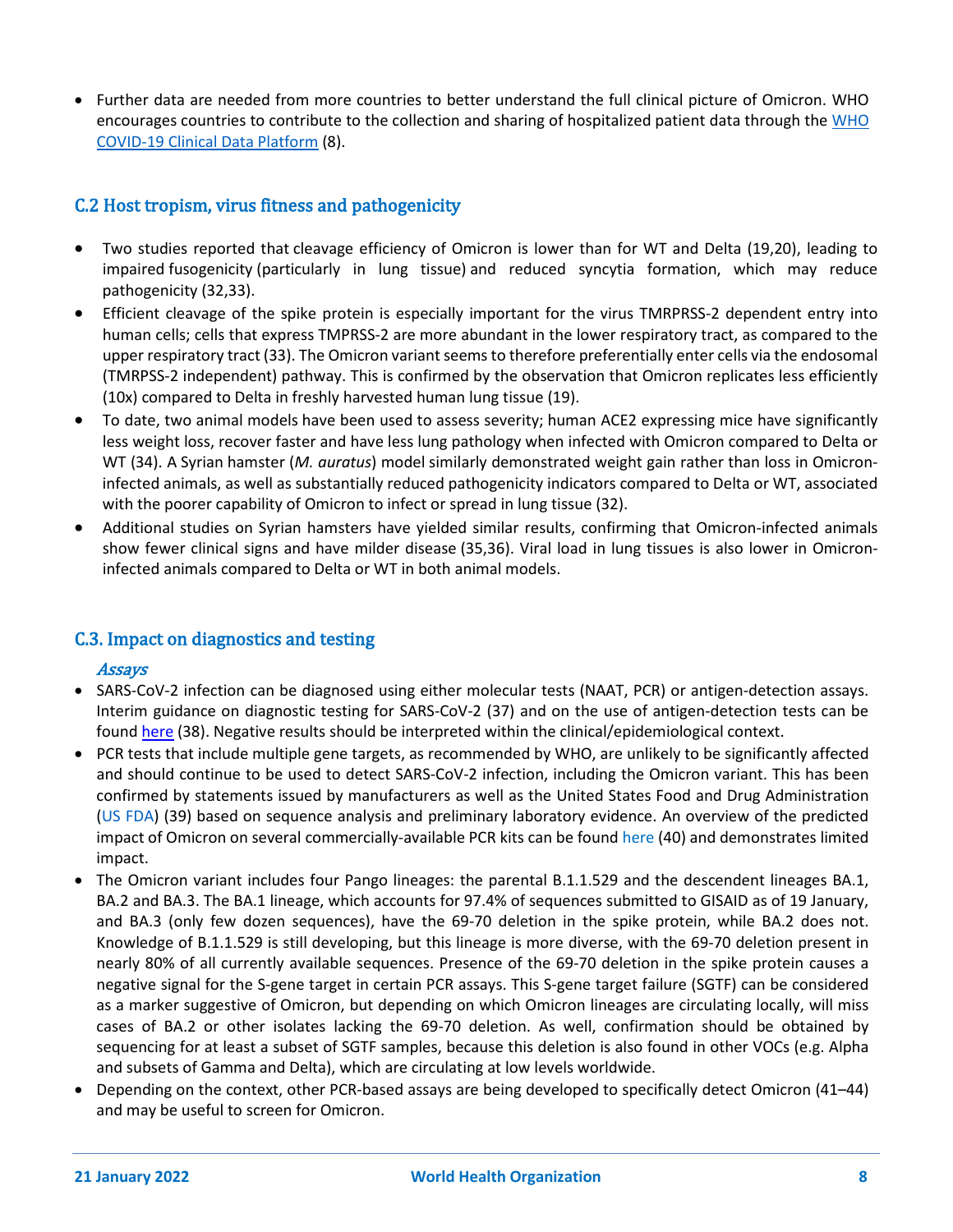- All four [WHO emergency use listing \(EUL\) approved](https://extranet.who.int/pqweb/sites/default/files/documents/211125_EUL_SARS-CoV-2_products_list.pdf) (45) antigen-detection rapid diagnostic tests (Ag-RDTs), target the nucleocapsid protein of SARS-CoV-2. Omicron has G204R and R203K mutations in the nucleocapsid protein, which are also present in many other variants currently in circulation. So far, these mutations have not been reported to affect the accuracy of Ag-RDTs to detect SARS-CoV-2. In addition, Omicron sequences contain a 3-amino acid deletion at positions 31-33 and the P13L mutation in the nucleocapsid protein. The specific impact of these mutations on the performance of Ag-RDTs is under investigation.
- Statements from manufacturers indicate that most currently used Ag-RDTs, including three WHO EUL listed tests, have retained their ability to detect SARS-CoV-2 variants, including Omicron.
- Preliminary data are emerging investigating the sensitivity of Ag-RDTs to detect Omicron: several groups have demonstrated that dilutions of viral culture of Omicron or of clinical samples are detected by several Ag-RDTs with similar sensitivity as the wild-type virus or other VOCs (46–51). On the other hand, a recent study suggests that the analytical sensitivity of seven Ag-RDTs trended slightly lower for detection of Omicron compared to the wild-type virus or other VOCs and that four Ag-RDTs showed significantly lower sensitivity to detect Omicron compared to Delta (52). In addition, a recent case report from the United States noted that two Ag-RDTs (using nasal swabs) failed to detect Omicron cases early (days 0-3) in their disease course despite high viral loads detected in the saliva (53). More data are needed to better understand if there are any differences in antigenbased detection of Omicron.
- WHO is assessing the risk posed by Omicron on diagnostics that are EUL approved by reviewing summarized risk assessments conducted by manufacturers, conducting independent in-silico analysis for NAAT assays and considering the results of independent laboratory testing using clinical specimens, clinically-derived isolates or synthetic constructs/recombinant antigen. Any urgent safety information would be communicated by the manufacturers using field safety notices and/or by WHO via posting a WHO Information Notice for Users [here](https://www.who.int/teams/regulation-prequalification/incidents-and-SF/safety-information-for-medical-devices-including-in-vitro-diagnostics) (54).
- Laboratory personnel are encouraged to report any unusual findings to the manufacturer using this [form](https://cdn.who.int/media/docs/default-source/substandard-and-falsified/pms_user_feedback_form.docx?sfvrsn=3856959_17) (55). This may include increased discrepancies in cycle threshold (Ct) values between different gene targets and failure to detect specific gene targets, including those containing gene sequences that coincide with documented mutations or misdiagnosis (for example, false negative results).
- To date, there have been no reported misdiagnoses (false negative results) for any WHO EUL approved diagnostic product related to Omicron.

# C.4. Impact on immunity (following prior infection or vaccination)

• Immune evasion after past infection or vaccination plays a significant role in the rapid growth in Omicron cases as described in the WHO technical brief published on 23 December 2021 (56).

# Re-infection risk (immune evasion following prior infection)

- A meta-analysis from [A. Netzl,](https://www.biorxiv.org/content/10.1101/2021.12.31.474032v1.full.pdf) et al., (57) aggregated all antibody neutralization studies against Omicron datasets until 22 December 2021. Here, with convalescent sera, the fold drop in neutralisation associated with Omicron was substantial (20x). This is complicated by the fact that the majority of titres associated with Omicron were below their individual assays' limit of detection. Conversely, individuals who were previously infected followed by two or three doses of vaccine demonstrated a 7-fold reduction. Importantly, almost all samples from third dose vaccinees were obtained within one month of the last dose administration. Reduction in antibody titers to Omicron may contribute towards the increased risk for reinfection, as covered previously.
- Multiple datasets on cellular immunity have concluded that 70-80% of CD4+ and CD8+ responses were maintained for Omicron infection, in those that had been previously infected, and/or had been previously vaccinated (58–62). Well-preserved cellular immunity to Omicron may assist in protecting against severe disease and death, and likely underlies the observed reduced risk of hospitalisation for those with reinfection due to the Omicron variant (24).
- The [risk of reinfection in England with the Omicron variant was estimated to be 5.4f](https://www.imperial.ac.uk/media/imperial-college/medicine/mrc-gida/2021-12-16-COVID19-Report-49.pdf)old 95% CI: 4.87-6.00) higher in comparison the Delta variant (63). The relative risks were 6.36 (95% CI: 5.23-7.74) and 5.02 (95% CI: 4.47-5.67) for unvaccinated and vaccinated cases, respectively. This implies that the protection against reinfection by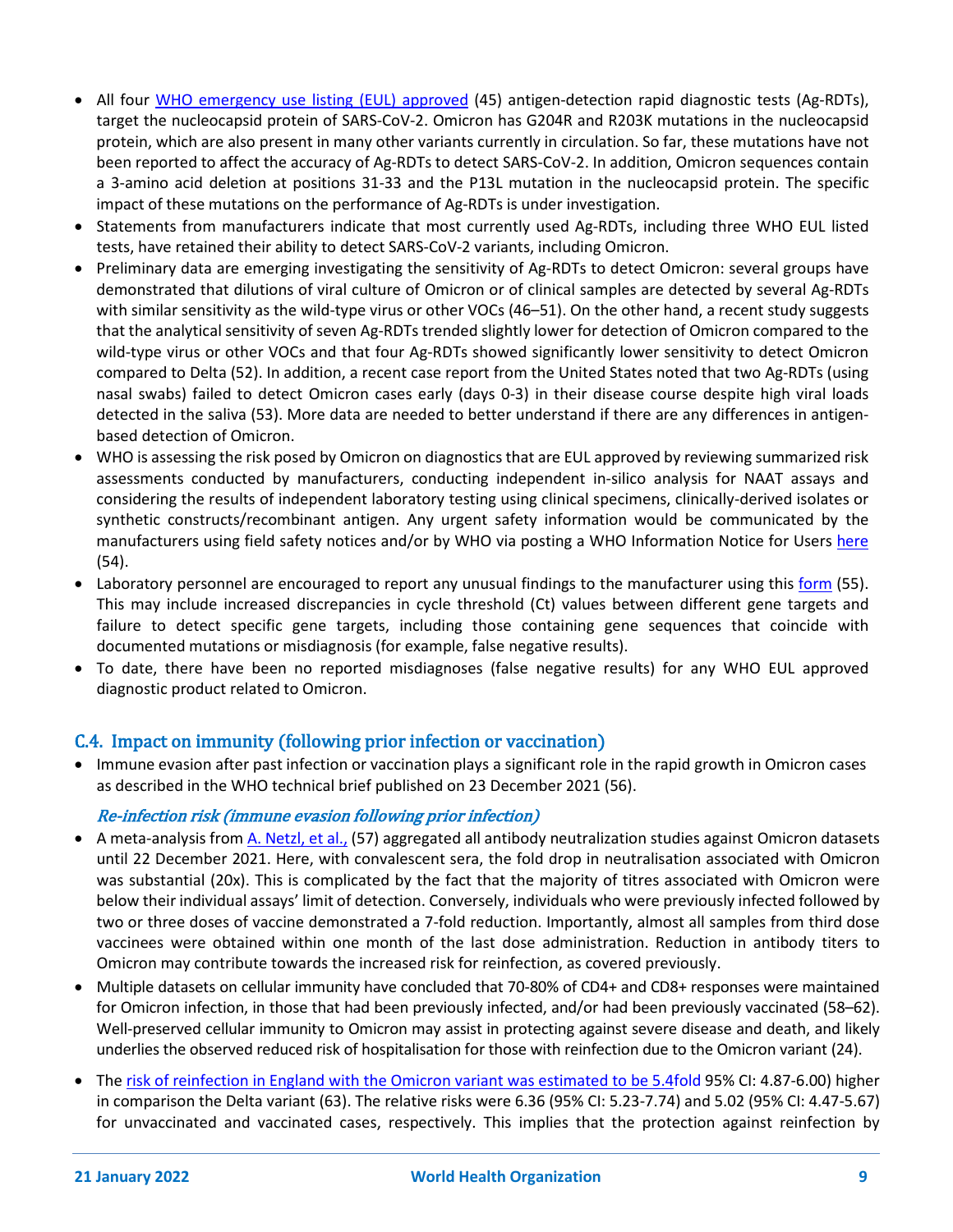Omicron after a past infection may be as low as 19%. A [report](https://assets.publishing.service.gov.uk/government/uploads/system/uploads/attachment_data/file/1042688/RA_Technical_Briefing_32_DRAFT_17_December_2021_2021_12_17.pdf) [by UKSHA](https://assets.publishing.service.gov.uk/government/uploads/system/uploads/attachment_data/file/1042688/RA_Technical_Briefing_32_DRAFT_17_December_2021_2021_12_17.pdf) (46) found that 5.9% of the confirmed cases between 1 November to 13 December 2021 resulted from reinfection, estimating the relative risk for reinfection with Omicron at 3.3 (95%CI: 2.8 to 3.8) compared to other variants. A report from the UK Office of National Statistics found that the risk of reinfection was 16 times higher in the Omicron dominant period (20 Dec 2021 to 8 Jan 2022) than the Delta dominant period (17 May 2021 to 19 Dec 2021) (64). Increased risk of reinfection was also associated with unvaccinated individuals. In addition, those who were asymptomatic during their primary infection, or had high Ct values in their primary infection were at a higher risk of reinfection. An increased trend in reinfection case count was observed i[n Denmark](https://www.ssi.dk/aktuelt/nyheder/2021/reinfektioner-indgar-nu-i-statens-serum-instituts-daglige-overvagning) (65). Similarly, an increase in reinfection cases classified by vaccination status was also reported by the Israeli [ministry of health](https://datadashboard.health.gov.il/COVID-19/general?tileName=dailyReturnSick) (66). These estimates are aligned with previous reports from South Africa that Omicron can evade immunity after infection. [Similar trends\(](https://www.medrxiv.org/content/10.1101/2021.11.11.21266068v2)67) were also reported in South Africa in earlier technical briefs. Further definition on reinfection can be found in the [technical brief published on 10 December\(](https://www.who.int/docs/default-source/coronaviruse/20211208-global-technical-brief-and-priority-action-on-omicron---final_rev_2021-12-11.pdf?sfvrsn=f28aa23a_3&download=true)56). As of now, there are no data on the risk of reinfection with Omicron following a prior Omicron infection.

• A pre-print by researchers in Qatar have shown that protection afforded by prior infection in preventing symptomatic reinfection with Omicron was 56%, a drop from around 90% protection against reinfection with Alpha, Beta, or Delta (68).

### Vaccine effectiveness (immune evasion following vaccination)

- Laboratory data on the immune response to Omicron is rapidly emerging, but most studies are not peerreviewed. Most studies report a substantial fall in neutralizing titers against Omicron (8-to-128 fold reductions compared to the ancestral strain) in sera collected within six months of vaccination (69). Booster doses following primary series with multiple vaccines increase the geometric mean titers of neutralizing antibodies, but still show a 2-to-16 fold reduction compared to the ancestral strain. In contrast to findings about the humoral immune response, CD8+ and CD4+ T cell responses seem to be >80% preserved in the majority of studies (60,70,71).
- As of January 20, there are 14 studies evaluating the vaccine effectiveness from five countries (United Kingdom, Denmark, Canada, South Africa, USA), evaluating four vaccines (both mRNA vaccines, Ad26.COV2.S, and AstraZeneca-Vaxzevria). Only one appears in a peer-reviewed publication (72); the others are preprints. Overall, there is accumulating evidence of lower vaccine effectiveness against infection and symptomatic disease soon after vaccination compared to Delta. There is also evidence of accelerated waning of VE over time of the primary series against infection and symptomatic disease for the studied vaccines, with some studies showing no effectiveness against these outcomes several months after vaccination. Homologous and heterologous booster doses increase vaccine effectiveness against Omicron, although follow-up time after booster for most studies is short, precluding a long-term evaluation of waning. VE estimates against severe outcomes, usually defined as hospitalization, are lower for Omicron than Delta, but mostly remain greater than 50% after the primary series and improve with a booster dose to over 80%.
- A brief summary of the evidence of vaccine performance against Omicron to date is given below.

#### Infection/symptomatic disease

#### **United Kingdom**

- In England, using a test-negative design, VE for symptomatic infection dropped to under 20% by 20 weeks after vaccination (completion of the primary series) for Pfizer BioNTech-Comirnaty, Moderna mRNA-1273, and AstraZeneca-Vaxzevria. An mRNA booster dose for all three vaccines following a primary two dose series restored VE to >60%, with some evidence of waning of VE by 10 weeks post-booster (73).
- Using a different design than the previously mentioned study, estimates of VE against symptomatic infection from Omicron were between 0% and 19% following two doses of Pfizer BioNTech-Comirnaty or AstraZeneca-Vaxzevria, and between 54% and 77% after a booster dose (63).
- In Scotland (74), a third/booster mRNA vaccine dose was associated with a 57% (95% CI 55, 60) reduction in symptomatic infection relative to ≥25 weeks post second dose (Pfizer BioNTech-Comirnaty, Moderna mRNA-1273, and AstraZeneca-Vaxzevria), as compared to a relative VE of 88% (95% CI 86,89) for presumed Delta infection.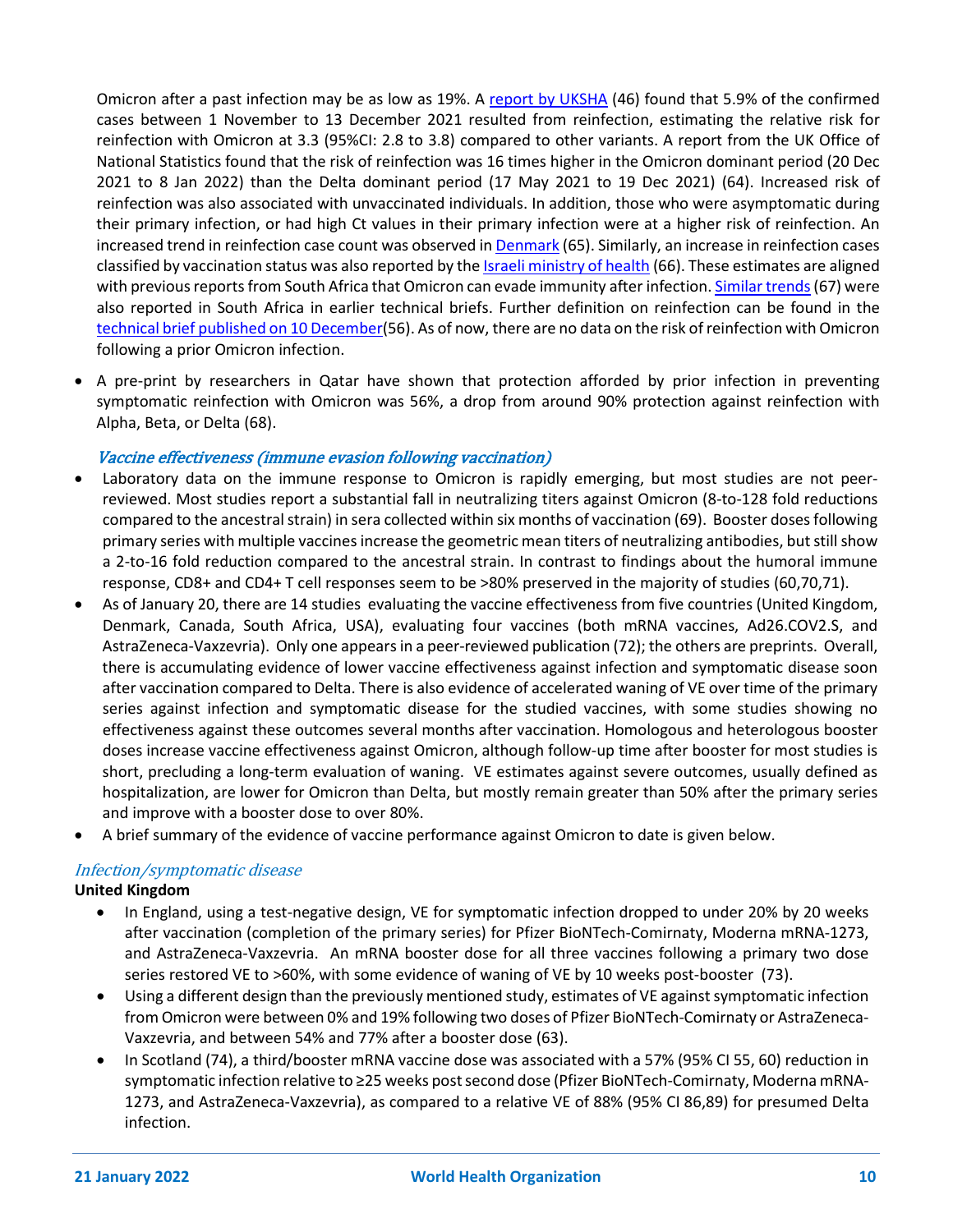- Another Scottish study found the VE for symptomatic infection a median of five months post-vaccination to be 5% for AstraZeneca-Vaxzevria and approximately 25% for both mRNA vaccines, with an increase to 59- 64% after an mRNA booster dose (75).
- The SIREN cohort study among health care workers found the VE against any infection for the two mRNA vaccines and AstraZeneca-Vaxzevria combined was 32% after two doses among those without previous infection and 60% among those with previous infection, increasing to 62% and 71%, respectively after a booster dose (31).

#### **Denmark**

•A nationwide cohort estimated a VE against infection of 55% (95% CI 24-74%) and 37% (95% CI -70-76%) for Pfizer BioNTech-Comirnaty and Moderna- mRNA 1273, respectively, in the month after vaccination, with evidence of waning VE to negligible VE by two to three months. A booster dose among those who received a primary series of Pfizer BioNTech-Comirnaty was found to restore the VE to 55% in the first month postbooster.

#### **Canada**

• In Ontario, there was negligible VE against infection among recipients of a primary series that included at least one mRNA vaccine. The VE increased to >40% after an mRNA booster (76). Subsequent analysis with more cases suggests that confounding bias among early Omicron cases likely lowered early VE estimates.

#### **U.S.A.**

• In a study among members of a large health maintenance organization in California, the VE for two doses of the Moderna mRNA-1273 vaccine was 30% (5%-49%) within three months of full vaccination and dropped to 0% by 6 months(77). The VE increased to 64% (58-90%) within six weeks after a third dose among immunocompetent persons; the VE was 49% (13%-70%) among persons boosted >6 weeks before. Immunocompromised persons had negligible VE after a booster dose (VE= 11.5% [0-66.5]).

#### Severe disease/hospitalization

#### **South Africa**

- •An insurance company study reported a VE of the Pfizer BioNTech-Comirnaty vaccine of 50-70% against (72) hospitalization.
- •The Sisonke trial of health care workers showed that a second dose of the Janssen-Ad26.COV2.S vaccine had 85% (54-95) VE against hospitalization through two months post-vaccination (78).
- •In a cohort study from Western Cape Province that was a case-only analyses (i.e., VE was not calculable), persons vaccinated with the primary series either Pfizer BioNTech-Comirnaty or Janssen-Ad26.COV2.S vaccine, had a 55% reduced probability to progress from SARS-CoV-2 infection to hospital admission or death, and a 76% reduced probability to progress to death, than did persons who were unvaccinated (79).

#### **United Kingdom**

• Combined data from England/Wales for three vaccines (Pfizer BioNTech-Comirnaty, Moderna mRNA-1273, and AstraZeneca-Vaxzevria) showed that the VE against hospital admission fell to 44% (95% CI 30-54) by 25 weeks post-full vaccination, and increased to >80% through 10 weeks after booster vaccination (80). There was approximately a 70% reduction in progression from symptomatic infection to hospital admission after the booster dose.

Caution should be used in interpreting vaccine effectiveness studies. Observational studies are inherently subject to biases, and these biases might be exaggerated when evaluating the early cases of Omicron in a geographic area, as early cases likely have differences in exposure risk and vaccination status compared to the general population. While no single study result should be seen as definitive, results across studies, consistency of findings, and trends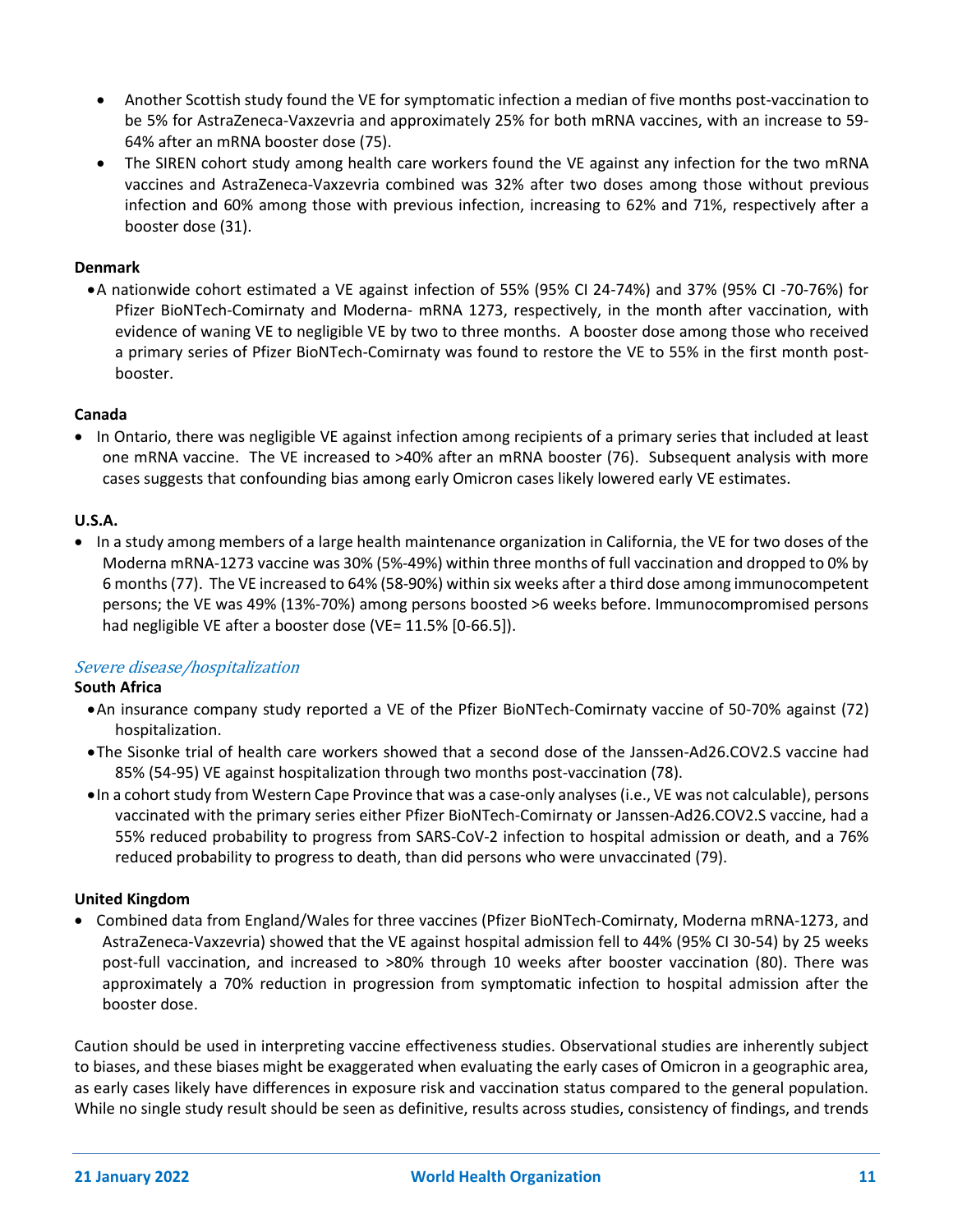in results are more relevant for drawing conclusions. More such data are needed beyond these early studies to establish a more complete picture of vaccine performance against Omicron variant.

WHO is closely assessing the impact of the Omicron variant on vaccines through our research and development network by setting up and coordinating a [live repository](https://www.who.int/publications/m/item/repository-of-omicron-biological-materials-for-in-vitro-and-in-vivo-studies) (81) of reagents to facilitate research focusing on the understanding of vaccine performance through animal model studies, antibody neutralization activity and cellular protection. Omicron neutralization and vaccine effectiveness data from studies in preprint or published are available at [View Hub.](https://view-hub.org/)

# C.5. Impact on therapeutics and treatments

- 1. WHO continues to work with researchers to understand the effectiveness of therapeutics against the Omicron variant. Interleukin-6 receptor blockers and corticosteroids are expected to remain effective in the management of patients with severe and critical disease, since they mitigate the host inflammatory response to the virus. Preliminary *in vitro* data published in preprints suggests that some of the monoclonal antibodies developed against SARS-CoV-2 may have decreased neutralization against Omicron (82–85). On 16 December 2021, Roche issued a statement on diminished potency of casirivimab and imdevimab against Omicron *in vitro* studies (2021216 Roche statement on Ronapreve Omicron.pdf) (86). Sotrovimab retained activity against Omicron but with a 3-fold lower potency in neutralization as measured by EC50 (84).
- 2. Preliminary in vitro data suggests that antivirals retain activity against Omicron (87–90).
- WHO is working with its experts to prioritize the therapeutics [research agenda](https://www.who.int/publications/m/item/who-joint-advisory-group-on-covid-19-therapeutics-prioritization---draft-statement-on-the-possible-effects-of-the-new-sars-cov-2-omicron-variant-on-treatment-of-hospitalized-covid-19-patients) (9) and collect further data regarding the efficacy of monoclonal antibodies and antivirals. Urgent prioritization is for 1) antigen binding and virus neutralization by antiviral monoclonal antibodies and 2) characterization of the COVID-19 phenotype caused by infection with the Omicron variant in a diverse patient population.
- For the most up-to-date guidelines, see the [WHO website on COVID-19 Therapeutics](https://www.who.int/teams/health-care-readiness-clinical-unit/covid-19/therapeutics) (5).

### C.6. Global risk assessment

This Global Risk Assessment is based on the evidence provided (in Sections C.1. - C.4. above), as of 20 January 2022. The methods for assessing and including evidence in this technical brief are detailed in Annex E.2. Based on the currently available evidence, the **overall risk related to Omicron remains very high**. Omicron has a significant growth advantage over Delta, leading to rapid spread in the community with higher levels of incidence than previously seen in this pandemic. Despite a lower risk of severe disease and death following infection than previous SARS-CoV-2 variants, the very high levels of transmission nevertheless result in a significant increases in hospitalization, continue to pose overwhelming demands on health care systems in most countries, and may lead to significant morbidity, particularly in vulnerable populations.

# D. Priority actions for Member States

All countries should regularly reassess and revise national plans based on the current situation, public risk perceptions and national capacities. WHO currently recommends the following priority actions:

**\_\_\_\_\_\_\_\_\_\_\_\_\_\_\_\_\_\_\_\_\_\_\_\_\_\_\_\_\_\_\_\_\_\_\_\_\_\_\_\_\_\_\_\_\_\_\_\_\_\_\_\_\_\_\_\_\_\_\_\_\_\_\_\_\_\_\_\_\_\_\_\_\_\_\_\_\_\_\_\_\_\_\_\_\_\_\_\_\_\_**

### D.1. Surveillance

#### **Indicators**

- Ensure early warning systems are in place, composed of multiple indicators such as growth (e.g. growth rate, effective reproduction number), case incidence and test positivity proportion. It is also crucial to monitor indicators related to disease severity and pressure on health care systems (e.g. bed occupancy of general ward and intensive care units and health care worker exposure and burnout).
- Where capacity exists and in coordination with the international community, perform studies to improve understanding of transmission parameters; vaccine effectiveness; severity; effectiveness of public health and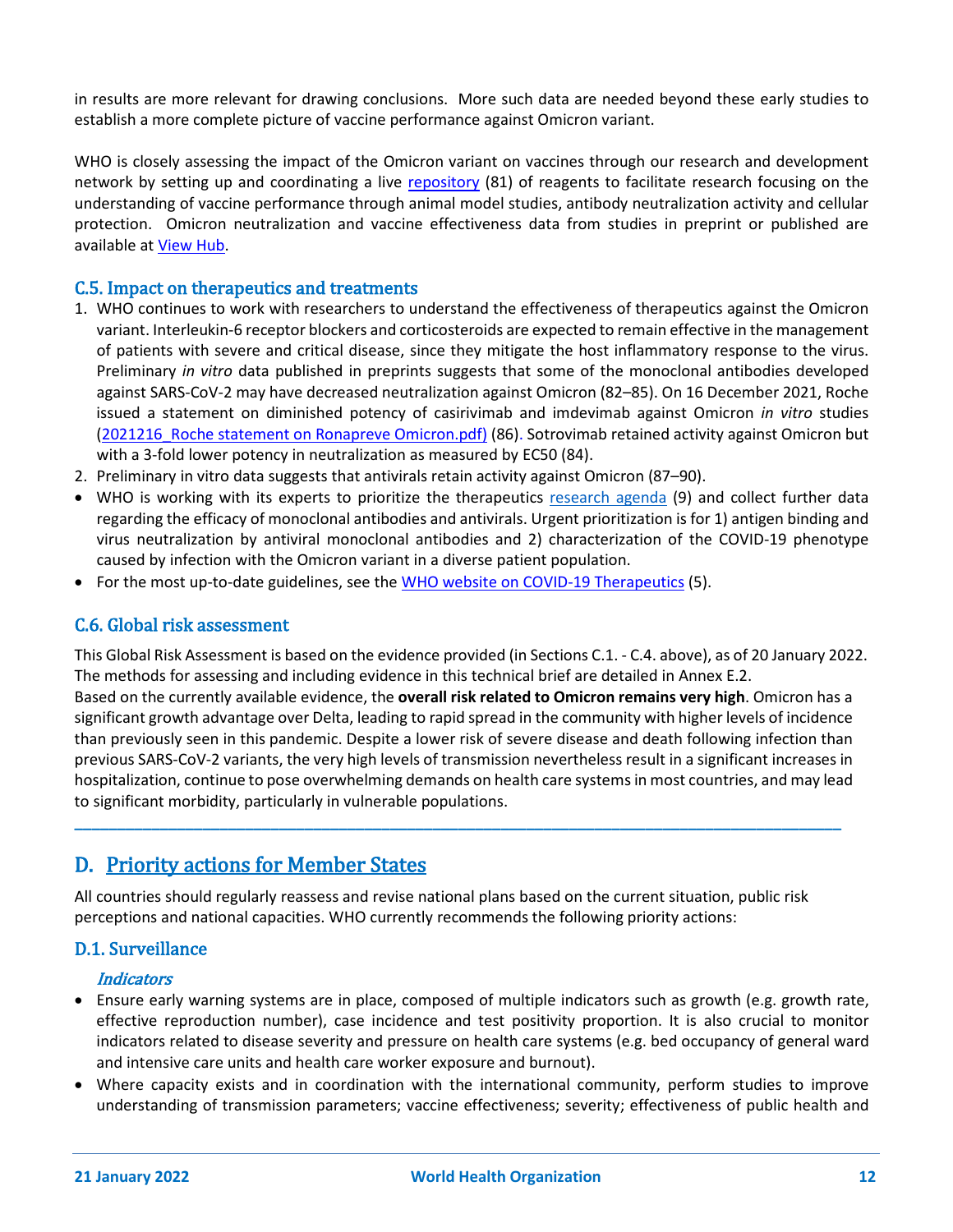social measures (PHSM) against Omicron; diagnostic methods; immune responses; antibody neutralization; population risk perception, knowledge, attitude and behaviour towards PHSM, vaccines and tests; or other relevant characteristics. Generic [study protocols](https://www.who.int/emergencies/diseases/novel-coronavirus-2019/technical-guidance/early-investigations) (10) are available. Specimens collected during such investigations may warrant prioritization for sequencing. The epidemiological studies and sequencing of specimens can be targeted to those with particular individual-level characteristics (e.g. suspected reinfections, clinical characteristics, immunocompromised patients and selective sequencing of vaccine breakthrough) as well as regular clusters and super-spreader events.

• When recording case data, particular attention should be paid to cases' vaccination status, including dates and vaccine products; history of previous SARS-CoV-2 infection; symptoms/clinical presentation; and clinical severity/outcome.

### Sampling strategies

- 3. Countries should continue to undertake targeted sampling of specific populations, as outlined in the [guidance](https://www.who.int/publications/i/item/WHO_2019-nCoV_surveillance_variants)  [for surveillance of SAR-CoV-2 variants](https://www.who.int/publications/i/item/WHO_2019-nCoV_surveillance_variants) (91) for sequencing.
- 4. To enhance prospective detection of Omicron, the following should be considered:
	- o Countries that have not yet detected Omicron should (i) monitor Omicron introduction through targeted sequencing of suspected Omicron cases (see case definitions in the Annex E.1.), and (ii) detect Omicron community transmission through enhanced random sampling among SARS-CoV-2 confirmed cases (see case definitions in the Annex E.1.) in the community.
	- $\circ$  In countries with confirmed community transmission of Omicron, emphasis should be put on enhanced random sampling for sequencing among confirmed cases of SARS-CoV-2 infection in the community (see case definitions in the Annex E.1.).
- Once evidence from representative sequencing demonstrates that Omicron is the dominant strain circulating, it can be assumed that SARS-CoV-2 infections detected are most probably due to Omicron. Routine surveillance should continue to ensure early detection of newly emerging variants.
- Importantly, countries should ensure genomic sequences are reported in a timely manner, including sharing via databases in the public domain (e.g. GISAID) to facilitate analysis.
- All countries should report the numerator and denominator of Omicron samples detected through sequencing or PCR screening (e.g. SNP-based assays or SGTF) to allow calculation of the prevalence of circulating Omicron variant. This can be done through the IHR mechanism, public reporting or direct report sharing with WHO.
- Sampling strategies for detection of Omicron (random or targeted) should be reported adjoining the relative prevalence reports of Omicron, to permit an understanding of the representativeness of estimates.
- Countries in which sequencing shows that Omicron is the dominant variant, should continue representative and targeted sequencing to understand which Omicron lineages are circulating and to enable detection of other potentially emerging variants.
- For further details on surveillance in the context of emerging variants, including sampling strategy, please refer to [WHO guidance for surveillance of SARS-CoV-2](https://www.who.int/publications/i/item/WHO_2019-nCoV_surveillance_variants) variants Interim guidance 9 August 2021 (91). Additional guidance is available in **ECDC** Guidance for representative and targeted genomic SARS-CoV-2 monitoring (92).

# D.2. Laboratory testing

# Sequencing and PCR-based screening for variants

- 1. Suspected and probable cases of Omicron infection should be confirmed by sequencing. Both targeted sequencing of the spike gene (using Sanger sequencing or Next Generation Sequencing) or whole genome sequencing are appropriate to confirm the presence of Omicron.
- 2. Reflecting the fact there are many mutations that may be suggestive of Omicron, and that the relative presence of Omicron sub-lineages or other VOCs including the del69-70 will vary by geography, different PCR-based methods (e.g. diagnostic tests that include SGTF or other gene target failure, or SNP-detection assays) may be considered by countries to screen for variants, including Omicron. Of note, the increase in BA.2 in recent weeks,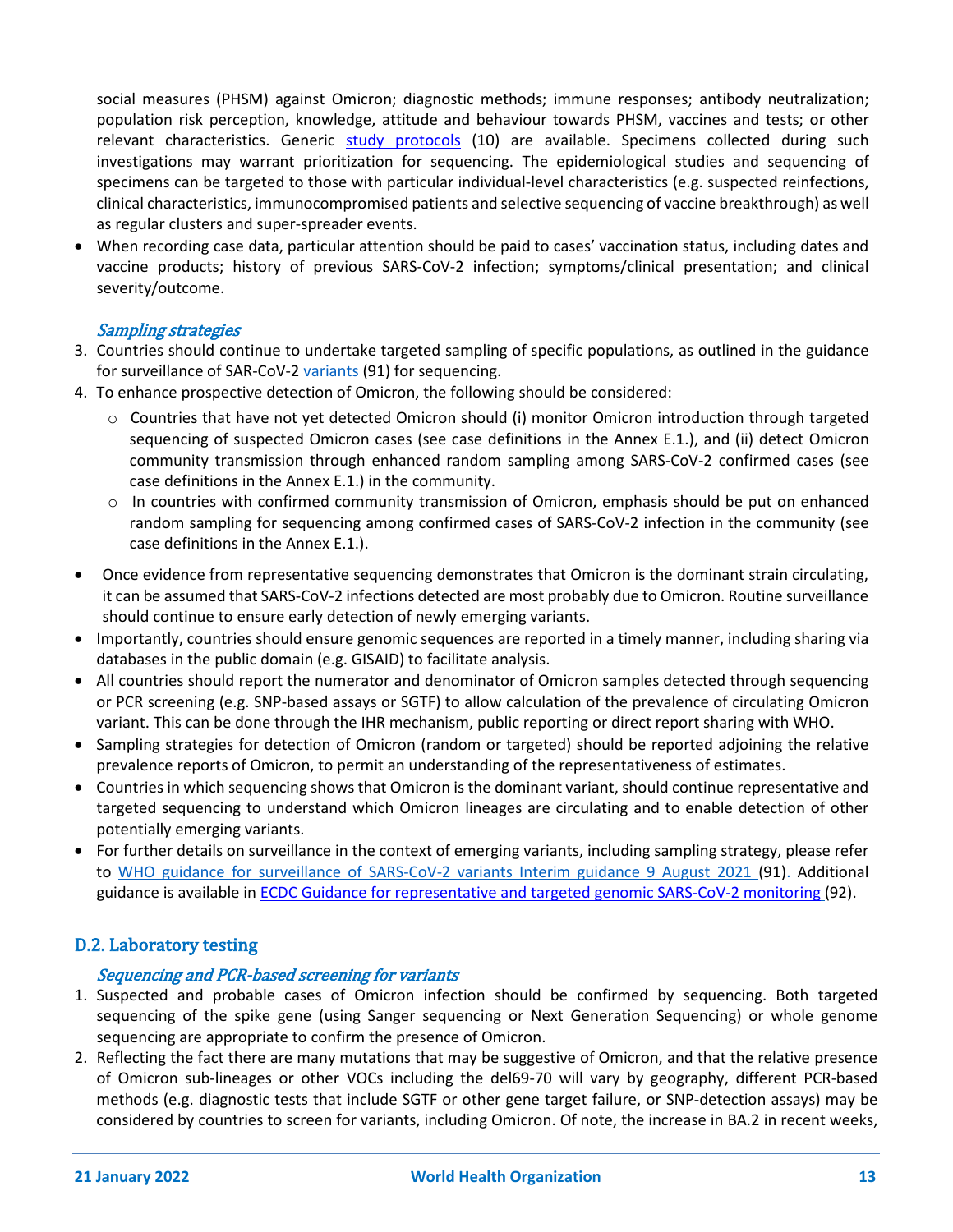which lacks del69-70, must be taken into account when developing such proxy screening strategies.

3. PCR-based screening methods should be validated to reflect the national context and should not be the only method used for variant surveillance. Results of these assays may be used as a proxy marker of Omicron infection; samples with gene-target failure or SNP profiles compatible with Omicron should be considered suspected Omicron infection and prioritized for sequence confirmation.

### Testing programs

- 4. The use of either molecular tests (NAAT, PCR) or antigen-detection assays are both appropriate to diagnose SARS-CoV-2 infection as per existing Interim guidance on diagnostic testing for SARS-CoV-2 (37) and on the use of antigen-detection tests [here](https://www.who.int/publications/i/item/antigen-detection-in-the-diagnosis-of-sars-cov-2infection-using-rapid-immunoassays) (38). No test is perfect, and negative results should be interpreted within the clinical/epidemiological context.
- 5. As part of routine quality assurance, testing programs should document and report any unexpected results, including using this [form](https://cdn.who.int/media/docs/default-source/substandard-and-falsified/pms_user_feedback_form.docx?sfvrsn=3856959_17) (55). This may include increased discrepancies in cycle threshold (Ct) values between different gene targets; failure to detect specific gene targets, including those containing gene sequences that coincide with documented mutations; or misdiagnosis (for example, false negative results).
- 6. WHO recommends that national testing strategies be adaptable to the evolving epidemiological situation, resource availability and national context including adjusting testing and genomic sequencing capacities in anticipation of possible surges in testing demand from the community or international travelers (93).
- 7. It is critical that SARS-CoV-2 testing is linked to public health actions to ensure appropriate clinical and supportive care, and Public Health and Social Measures.

# D.3. Vaccination

### Vaccination programs

- Efforts should be intensified by public health authorities to accelerate uptake of COVID-19 vaccination in all eligible populations but prioritizing individuals at risk [\(41\)](https://www.who.int/publications/i/item/who-sage-roadmap-for-prioritizing-uses-of-covid-19-vaccines-in-the-context-of-limited-supply) for serious disease who remain unvaccinated or whose vaccination remains incomplete. These include older adults, health care workers and those with underlying conditions putting them at risk of severe disease and death.
- In accordance with the SAGE review, the priority for booster doses is to maintain and optimize vaccine effectiveness against severe disease outcomes, especially for those at high risk for serious disease.
- Further research is needed to better understand Omicron's escape potential against vaccine- and infectioninduced immunity. Research efforts are ongoing, and it is anticipated that additional data will be available in the coming weeks.

# D.4. Public health and social measures (PHSM)

- Crowd avoidance, physical distancing, the use of well fitted masks, ventilation of indoor space, and hand hygiene remain key to reducing transmission of SARS-CoV-2, especially in the context of emerging variants. Acceptable mask types for use by the general public include reusable, non-medical masks that comply with standards (the ASTM [F3502](http://www.astm.org/cgi-bin/resolver.cgi?F3502) standard or CEN Working [Agreement](https://ftp.cencenelec.eu/EN/ResearchInnovation/CWA/CWA17553_2020.pdf) 17553), or disposable medical masks. With reduced vaccine effectiveness against Omicron, increasing adherence to protective behaviours is essential to reduce transmission. Risk reduction Policies should be strengthened, and implemented to encourage appropriate adherence to a comprehensive package of prevention and control measures.
- PHSM may need to be enhanced to further limit interpersonal contact to control transmission with a more transmissible variant. RCCE activities should be expanded to emphasize the importance of the six protective behaviours.
- The use of established PHSM in response to individual cases or clusters of cases, including contact tracing, quarantine of contacts and isolation of cases must continue to be adapted, with community involvement and input, to the existing epidemiological and social context. This can be most effective when working through community leaders, civil society and community-based organizations to understand the impacts of PHSM on different population groups. In this way, practical, relevant and acceptable advice can be provided, and the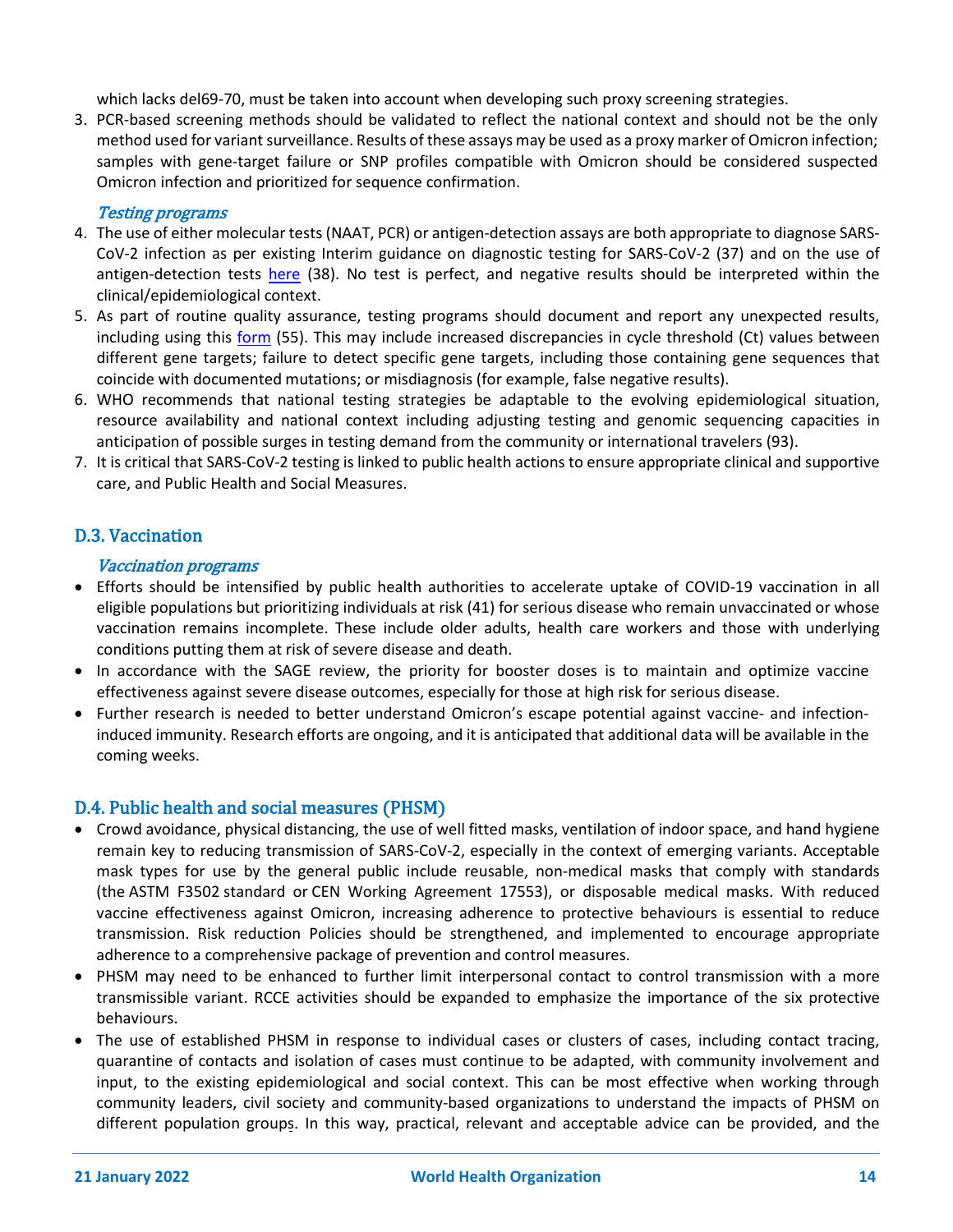secondary impacts of restrictive measures can be better anticipated and mitigated.

- Guided by risk assessment, and considering the epidemiological situation, response capacities, vaccination coverage and public behaviours, knowledge and perceptions (as well as uncertainties related to the rapidly evolving situation of Omicron), countries should be ready to escalate PHSM in a timely manner to avoid overwhelming demands on health care services.
- For further guidance on risk-based calibration of PHSM, please see WHO's interim guidance (94).

# D.5. Infection prevention and control (IPC)

- Health facilities should have an IPC programme or at least a dedicated and trained IPC focal point, engineering and environmental control, administrative controls, standard and transmission based -precautions, screening and triage for early identification of cases and source control, and COVID-19 surveillance and vaccination of health workers (95).
- Health facilities should continue to adhere to and strengthen key WHO-recommended IPC measures, in particular, adhering to respiratory etiquette and hand hygiene best practices, contact, droplet and airborne precautions, adequate environmental cleaning and disinfection; ensuring adequate ventilation; isolation facilities of COVID-19 patients; in addition, where possible, maintaining a physical distance among all individuals in health facilities of at least 1 meter (increasing it whenever feasible), especially in indoor settings.
- In areas of known or suspected community or cluster SARS-CoV-2 transmission, masking by all health workers, including community health workers and caregivers, other staff, visitors, outpatients and service providers using a well-fitted medical mask, is strongly recommended at all times. This is important in all contexts, including where caring for non-COVID-19 patients, and in any common area (e.g., cafeteria, staff rooms). In areas with known or suspected sporadic transmission, targeted continuous medical mask use is recommended in health facilities.
- Either a respirator or a medical mask should be used by health workers when caring for a suspected or confirmed COVID-19 patient (96). Additionally, all health workers should wear a respirator in the following circumstances:
	- When ventilation is known to be poor or cannot be assessed or the ventilation system is not properly maintained
	- Based on health workers' values and preferences and on their perception of what offers the highest protection possible to prevent SARS-CoV-2 infection.
- A respirator should always be worn along with other PPE (gloves, gowns, eye protection) by health workers performing aerosol-generating procedures (AGPs) and by health workers on duty in settings where AGPs are regularly performed on patients with suspected or confirmed COVID-19, such as intensive care units, semiintensive care units or emergency departments
- Appropriate mask fitting should always be ensured (for respirators through initial fit testing and seal check and for medical masks through methods to reduce air leakage around the mask) as should compliance with appropriate use of PPE and other precautions (96).

#### D.6. Contact tracing and quarantine in a high caseload environment in the context of Omicron

- The available scientific evidence around contact tracing (CT) and quarantine measures for Omicron is currently limited . WHO therefore continues to recommend a risk-based, pragmatic approach for Member States to consider when introducing any changes to existing CT and quarantine measures, taking into account the continuity of the critical functions in society and the public health risks and benefits in relation to the pandemic.
- Any curtailing of CT or shortening of the duration of quarantine will increase the risk of onward transmission and must be weighed against healthcare capacity, population immunity, and socio-economic priorities.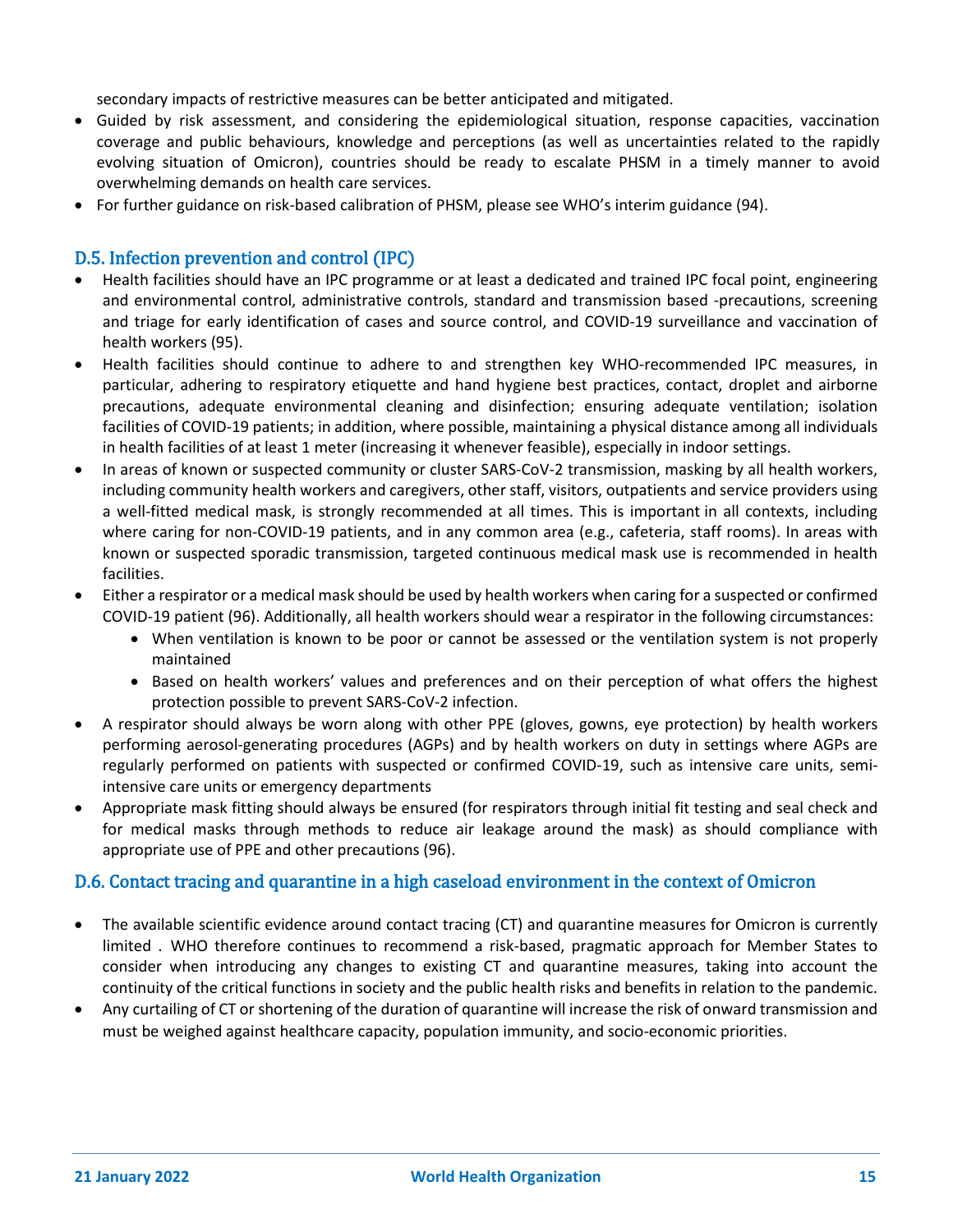### Prioritizing contact tracing in a high caseload environment

- WHO recognizes that in scenarios in which case numbers are high, it may not be possible to identify, monitor and quarantine all contacts. Prioritization for identification and follow-up of contacts should therefore be given to:
	- contacts at highest risk of getting infected and highest risk of spreading the virus to vulnerable people, health and care staff, particularly those working in nursing homes long-term care facilities and hospitals; and other frontline essential workers
	- contacts at highest risk for developing severe disease: people with co-morbidities, the immunocompromised, the elderly, and unvaccinated adults with no known prior SARS-CoV-2 infection
- When a contact develops COVID-19 symptoms, they should be considered as a suspected case of COVID-19 and, as such, a referral pathway to testing should be available and recommended as per existing guidance (93). In resource-constrained settings and/or when testing capacity is limited and thus, testing of all symptomatic contacts is not possible, highest-risk contacts should be prioritized, as above (93)

### Quarantine in a high caseload environment

- When the number of cases and the number of identified contacts requiring quarantine are high and impacting essential societal functions, changes to the duration of the quarantine period (the current WHO recommendation is 14 days) may be considered. However, they need to recognize that changes will have risks and benefits. These changes should always be combined with rigorous application of infection prevention and control and public health and social measures, and with an adequate testing strategy based on RT-PCR or Rapid Antigen Test, when possible.
- When rapid and accurate testing is available and as a measure to exit quarantine earlier, modelling and observational studies based on data for previous variants (97–100) have shown that quarantine maybe shortened, if the contact has no symptoms and presents a negative PCR or antigen test, performed in an accredited laboratory or by a qualified professional, at the end of the shortened quarantine period. WHO does not recommend self-administered antigen tests to shorten quarantine.
- Where testing to shorten quarantine is not possible, the absence of symptom development after a certain number of days can be used as a proxy. For example, the post-quarantine transmission risk for 10 days quarantine (based on pre-Omicron data) is estimated to be around 1%, with an upper limit of about 10% (100).
- If the quarantine period is shortened WHO recommends individuals to continue to wear a well-fitted mask at all times, during all indoor and outdoor activities where interaction with other people may occur, along with other infection prevention and control measures including physical distancing, appropriate ventilation of indoor spaces, and hand hygiene for the remainder of the total 14 days. These individuals should also continue to carefully self-monitor for symptoms, and seek testing if symptoms arise.

# D.5. International travel-related measures

• National authorities should lift or ease international traffic bans, as they do not provide added value and continue to contribute to the economic and social stress in countries. The failure of travel bans introduced after the detection and reporting of the Omicron variant to limit the international spread of Omicron demonstrates the ineffectiveness of such measures over time. Blanket travel bans will not prevent international spread and can place a heavy burden on lives and livelihoods. In addition, they can adversely impact global health efforts during a pandemic by disincentivizing countries to report and share epidemiological and sequencing data (3).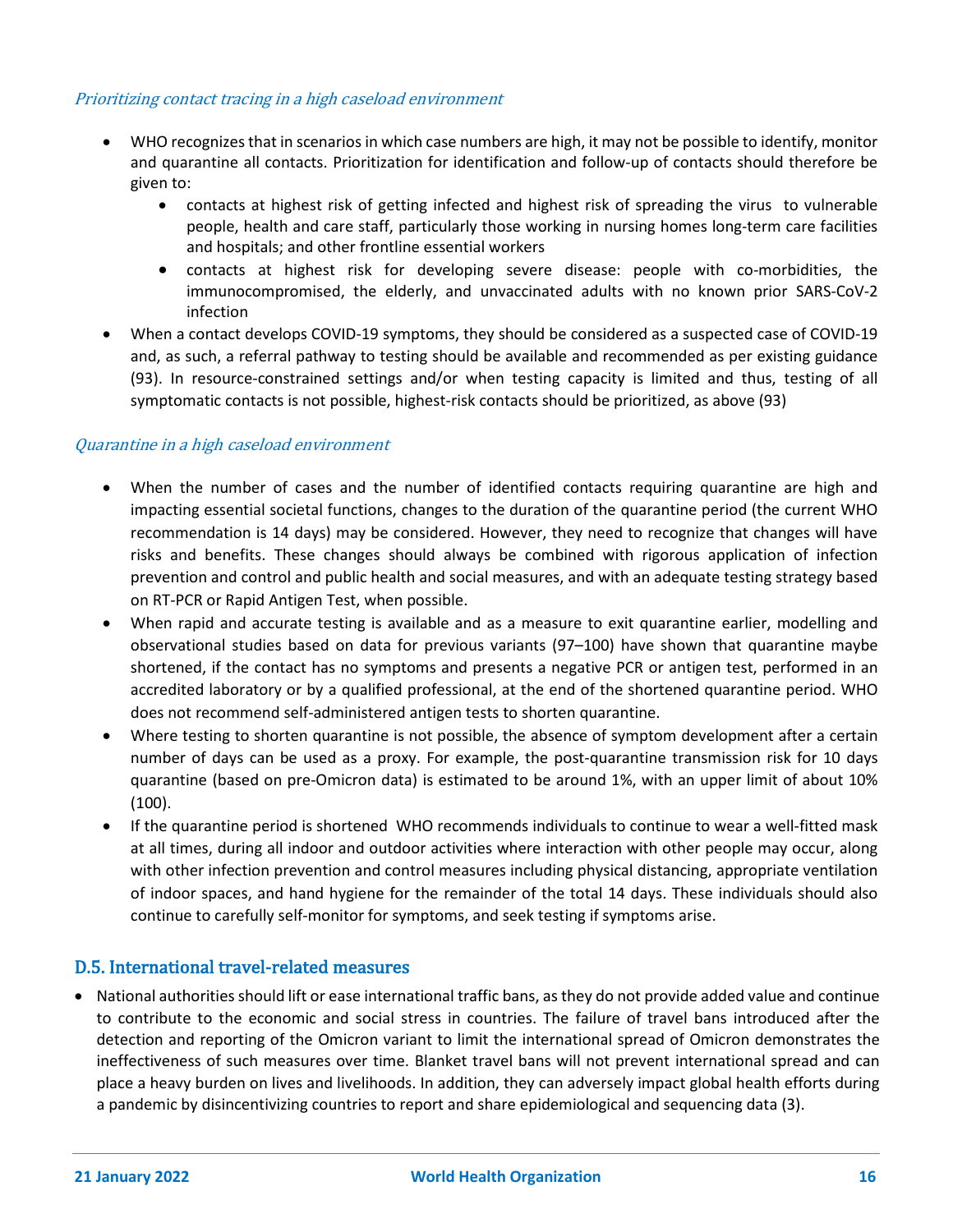- National authorities should continue to apply an evidence-informed and risk-based approach when implementing international travel measures in accordance with the [statement](https://www.who.int/news/item/19-01-2022-statement-on-the-tenth-meeting-of-the-international-health-regulations-(2005)-emergency-committee-regarding-the-coronavirus-disease-(covid-19)-pandemic) from the 10<sup>th</sup> meeting of the IHR Emergency Committee and [WHO's interim](https://www.who.int/news-room/articles-detail/policy-and-technical-considerations-for-implementing-a-risk-based-approach-to-international-travel-in-the-context-of-covid-19) [guidance](https://www.who.int/news-room/articles-detail/policy-and-technical-considerations-for-implementing-a-risk-based-approach-to-international-travel-in-the-context-of-covid-19) published in July 2021 (101).
- National authorities may apply a multi-layered risk mitigation approach to potentially delay the exportation or importation of the new variant, including via the use of entry/exit screening, testing or quarantine of travellers. These measures should be informed by a risk assessment process and be commensurate with the risk, timelimited, and applied with respect to travellers' dignity, human rights and fundamental freedoms.
- All travellers should remain vigilant for signs and symptoms of COVID-19, get vaccinated when it is their turn and adhere to public health and social measures at all times.

# D.6. Health system readiness and responsiveness

- As part of preparedness activities while studies are ongoing to better understand the phenotypic characteristics of Omicron, and in the anticipation of possible increase in COVID-19 case-load and associated pressure on the health system, countries are advised to ensure mitigation plans are in place to [maintain essential health services](https://www.who.int/emergencies/diseases/novel-coronavirus-2019/related-health-issues) (102) and that necessary resources are in place to respond to potential surges.
- Tools such as the [COVID-19 Essential Supplies Forecasting Tool \(](https://www.who.int/publications/i/item/WHO-2019-nCoV-Tools-Essential_forecasting-Overview-2020.1)103) are available for use to estimate needs in personal protective equipment (PPE), diagnostics, oxygen and therapeutics. Training and re-training of workforce with standardized materials [\(https://openwho.org/\)](https://openwho.org/) (104) should be continued on the COVID-19 care pathway[s \(Living guidance for clinical management of](https://www.who.int/publications/i/item/WHO-2019-nCoV-clinical-2021-2) [COVID-19 \(who.int\)\)](https://www.who.int/publications/i/item/WHO-2019-nCoV-clinical-2021-2) (5).
- Clinical care of patients with COVID-19, caused by any variant version, should be administered within health systems according to evidence-based guidelines, such as the WHO living guidelines for [clinical management](https://www.who.int/publications/i/item/WHO-2019-nCoV-clinical-2021-2) (4) and [therapeutics](https://www.who.int/publications/i/item/WHO-2019-nCoV-therapeutics-2021.4) (5), adapted appropriately for local context and resource settings.
- Protecting health workers remains a priority, including by training (or refreshers) for health workers on infection, prevention, and control [\(https://openwho.org/courses/ipc-health-workers\)](https://openwho.org/courses/ipc-health-workers), as well as appropriate respiratory protection equipment, in light of Omicron (95,96).

# D.7. Risk communication and community engagement (RCCE)

- National all-hazard or COVID-19 specific RCCE plans and activities should be updated to incorporate changing needs in light of Omicron, in the context of the broader pandemic response.
- RCCE activities in response to Omicron should be well coordinated between partners.
- Authorities should communicate information related to Omicron and potential implications for individuals and communities in a timely, transparent, empathetic and accessible manner to maintain and strengthen trust and increase acceptance of response measures and authorities. Targeted communication and engagement should be designed for high-risk individuals and communities who may not perceive the nuanced risks of Omicron or who may be more at risk (e.g., people who are older, who have existing health conditions or who have not been vaccinated, minority groups, those in fragile, conflict and violent states etc.).
- One of the most important and effective interventions in the public health response to any event is to maintain trust and credibility by proactively communicating with the population what is known, what is unknown and what is being done by responsible authorities to reduce risk. All RCCE efforts related to Omicron should emphasise that the scientific evidence is growing and recommendations may change.
- Listening to community perceptions through online or offline methods and socio-behavioural surveys and analysing this data are key to responding with effective communication and engagement interventions. This should be done in an ongoing manner, with RCCE and other public health interventions being iteratively adapted based on findings. Social and behavioural data should be a key component of multi-source surveillance systems.
- RCCE plans, strategies and activities should be targeted to specific populations based on social, cultural, behavioural, demographic and environmental data to encourage vaccine uptake and adherence to protective measures by all individuals and communities, including among individuals who are fully vaccinated who may perceive the risk to be lower.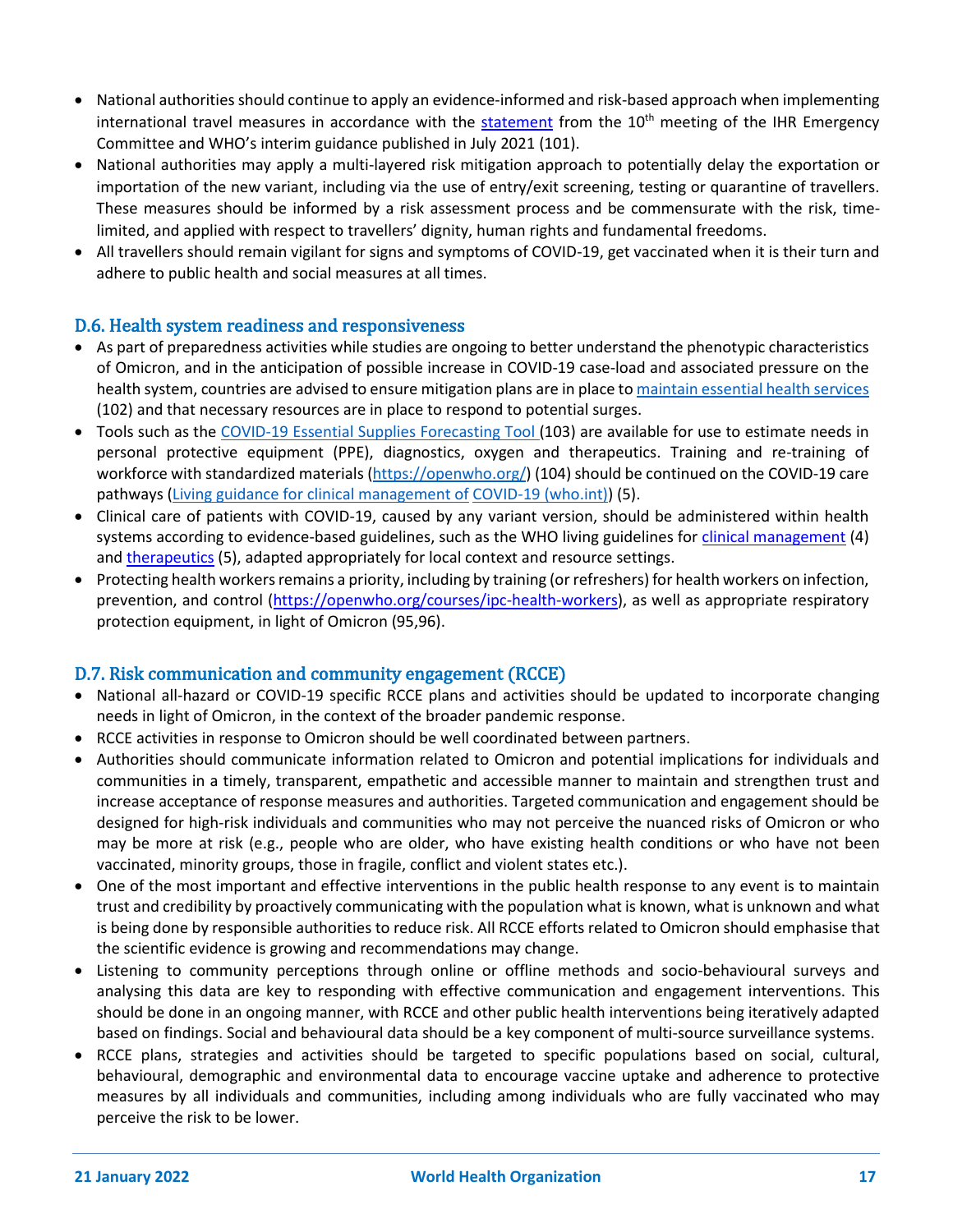- COVID-19 information overload and misinformation should be managed at all stages of the response by providing the right information at the right time to the right people through trusted channels (e.g., community and faith leaders, health workers and other influential members of society who are well respected by the target audience). There should be an information monitoring system in place to capture emerging trends, rumours and misinformation to enable delivery of a targeted communication package.
- Two way communication systems should be established or existing platforms utilized to facilitate community dialogue and incorporate community voices in the design and implementation of the response.
- When PHSM are adjusted, communities should be fully and regularly informed, engaged and enabled before changes are made. Clear, concise and transparent risk communication, including an evidence-based rationale for adjusting measures, should be developed with communities targeted for PHSM and explained consistently through several information sources that communities regularly use (e.g. local radio, hotlines, community networks). Communicating the benefits of these measures and framing the protective behaviours as a series of choices versus directive messages will enhance uptake.
- RCCE activities should emphasise the continued importance of getting fully vaccinated and of continuing to practice the protective behaviours (avoiding crowds, keeping a safe distance, wearing a well-fitting mask, keeping indoor spaces well ventilated, cleaning hands regularly and covering coughs and sneezes).

**\_\_\_\_\_\_\_\_\_\_\_\_\_\_\_\_\_\_\_\_\_\_\_\_\_\_\_\_\_\_\_\_\_\_\_\_\_\_\_\_\_\_\_\_\_\_\_\_\_\_\_\_\_\_\_\_\_\_\_\_\_\_\_\_\_\_\_\_\_\_\_\_\_\_\_\_\_\_\_\_\_\_\_\_\_\_\_\_\_\_\_**

# Acknowledgement

The first version of the document was based on the *[SEARO technical brief and priority action on Omicron V2.1](https://cdn.who.int/media/docs/default-source/searo/whe/searo-technical-brief-enhacing-readiness-on-omicron.pdf?sfvrsn=6457b0d7_15)* developed with contribution of various staff members of WHO Regional Office for the South-East Asia Region and WHO India Country Office.

WHO thanks the countless public health professionals, officers, health and care workers, academics and researcher, experts and others who are working to support the ongoing efforts to better understand Omicron.

**\_\_\_\_\_\_\_\_\_\_\_\_\_\_\_\_\_\_\_\_\_\_\_\_\_\_\_\_\_\_\_\_\_\_\_\_\_\_\_\_\_\_\_\_\_\_\_\_\_\_\_\_\_\_\_\_\_\_\_\_\_\_\_\_\_\_\_\_\_\_\_\_\_\_\_\_\_\_\_\_\_\_\_\_\_\_\_\_\_\_\_**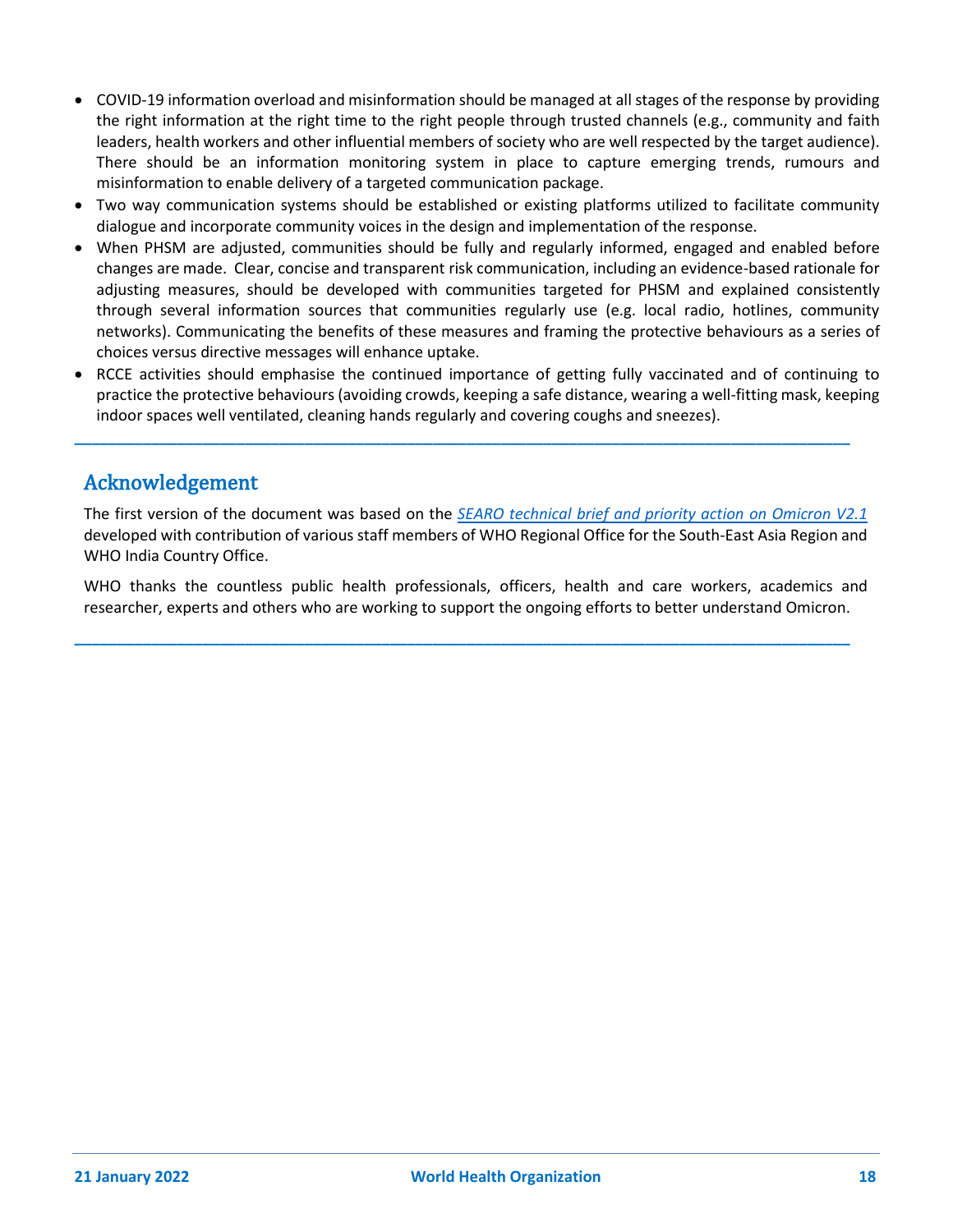# E. Annexes

# E.1. Working definitions

#### (Interim) Omicron-specific case definitions

#### Suspected case of SARS-CoV-2 Omicron variant infection

- Confirmed COVID-19 case, irrespective of symptoms (as per curren[t WHO case definition\)](https://www.who.int/publications/i/item/WHO-2019-nCoV-Surveillance_Case_Definition-2020.2) (105), who is a contact (as per [WHO contact definition\)](https://www.who.int/publications/i/item/contact-tracing-in-the-context-of-covid-19) (106) of a probable or confirmed Omicron case.
- Confirmed COVID-19 case [\(as per current WHO case definition\)](https://www.who.int/publications/i/item/WHO-2019-nCoV-Surveillance_Case_Definition-2020.2) , residing in or travelling from an area with detection of Omicron anytime within the 14 days prior to symptom onset., residing in or travelling from an area with detection of Omicron anytime within the 14 days prior to symptom onset.

# Probable case of SARS-CoV-2 Omicron variant infection

• Confirmed COVID-19 case positive for S-gene Target Failure (SGTF) or a PCR-based SNP-detection assay suggestive of Omicron.

*Note*: the target deletions/mutations may not be unique to Omicron and may be missing from certain minority Omicron sequences. Samples tested through these methods should therefore be confirmed through sequencing.

# Confirmed case of SARS-CoV-2 Omicron variant infection

• A person with a confirmed sequencing result for SARS-CoV-2 Omicron (can be through targeted spike or whole genome sequencing).

*Note*: Clinical and public health judgment should determine the need for further investigation in patients who do not strictly meet clinical or epidemiological criteria. Surveillance case definitions should not be used as the sole basis for guiding clinical management.

#### SARS-CoV-2 reinfection case definitions

#### Suspected reinfection case

• Confirmed or probable COVID-19 case (as per current [WHO case definition\)](https://www.who.int/publications/i/item/WHO-2019-nCoV-Surveillance_Case_Definition-2020.2)(105), with a history of a primary confirmed or probable COVID-19 infection, with at least 90 days between the episodes.

#### Probable reinfection case

• Positive RT-qPCR testing results for both episodes or equivalent positive antigen tests fitting the WHO case definition with episodes occurring at least 90 days apart, based on the sampling date. Alternatively, genomic evidence for the second episode is available and includes lineage that was not submitted to SARS-Cov-2 genomic databases at the time of first infection.

#### Reinfection confirmed by sequencing

• Samples available for both primary and secondary episodes allowing for full genomic sequencing, whereby samples must be shown to be phylogenetically distinct from one another. Evidence should be generated at clade/lineage, as defined by genomic classification of SARS-CoV-2 between the first and second infection. If evidence of different clades is demonstrated in episodes less than 90 days apart, this also constitutes evidence of confirmed reinfection. If there are more than two nucleotide differences for every month separating the samples between the sequences for first and second infections, i.e. exceeding the expected single nucleotide variation, these would be considered as different lineages/clades. The 90-day cut-off should ideally be determined between onset dates (for probable cases), or sampling dates (for confirmed cases) of primary and secondary episodes.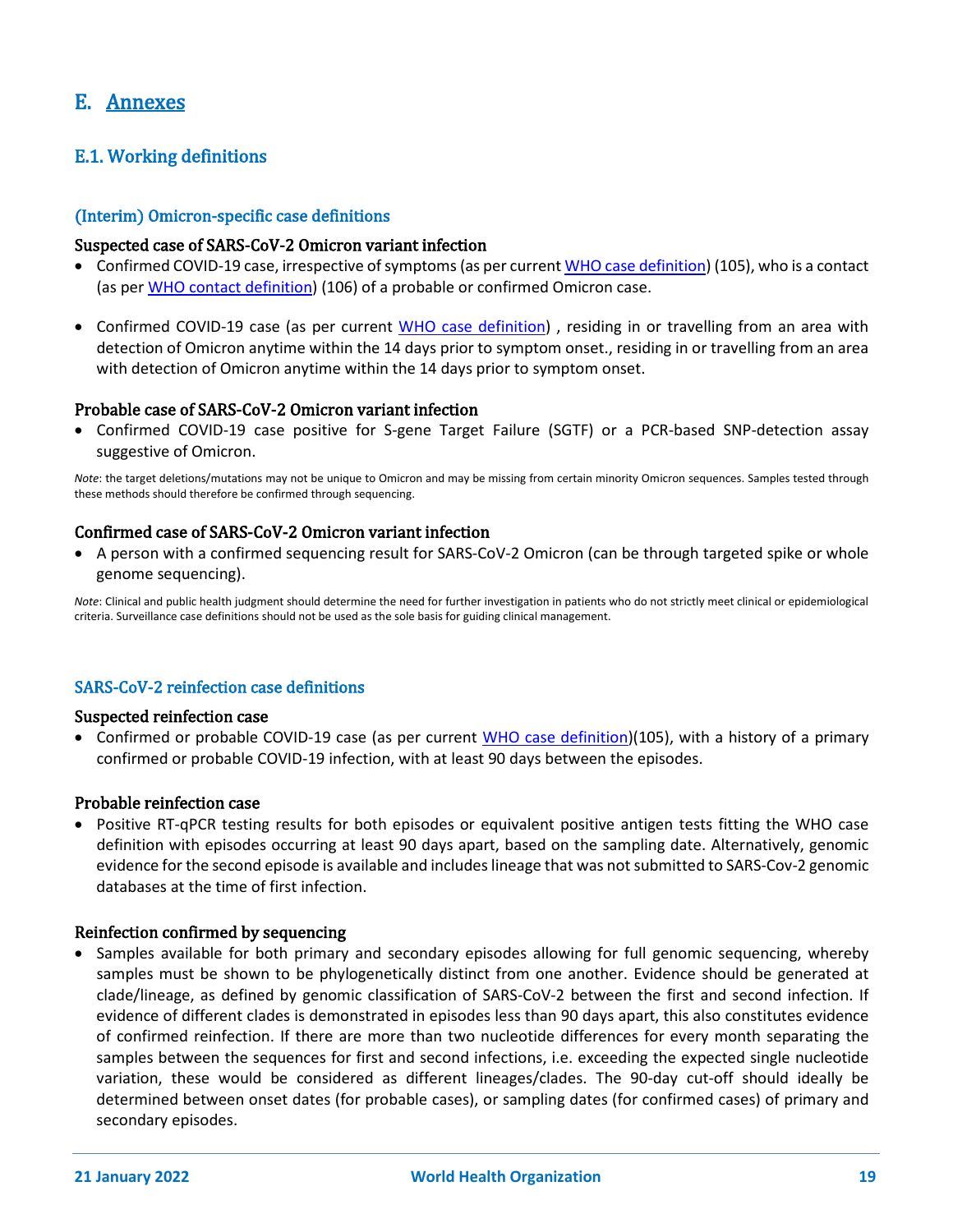### Vaccine breakthrough definitions

Vaccines should be authorized by a stringent regulatory authority or listed under WHO Emergency Use Listing.

Cases and infections are expected in vaccinated persons, albeit in a small and predictable proportion, in relation to vaccine efficacy values. The following definitions should be used to characterize infections and cases in vaccinated persons:

- **Asymptomatic breakthrough infection:** detection of SARS-CoV-2 RNA or antigen in a respiratory specimen collected from a person without COVID-19-like symptoms ≥ 14 days after they have completed all recommended doses of the vaccine series.
- **Symptomatic breakthrough case:** detection of SARS-CoV-2 RNA or antigen in a respiratory specimen collected from a person with COVID-19-like symptoms ≥ 14 days after they have completed all recommended doses of the vaccine series.

*Note: The mention of specific companies or of certain manufacturers' products does not imply that they are endorsed or recommended by WHO in preference to others of a similar nature that are not mentioned. Apart from limited exceptions, the names of proprietary products are distinguished by initial capital letters.*

**\_\_\_\_\_\_\_\_\_\_\_\_\_\_\_\_\_\_\_\_\_\_\_\_\_\_\_\_\_\_\_\_\_\_\_\_\_\_\_\_\_\_\_\_\_\_\_\_\_\_\_\_\_\_\_\_\_\_\_\_\_\_\_\_\_\_\_\_\_\_\_\_\_\_\_\_\_\_\_\_\_\_\_\_\_\_\_\_\_\_\_**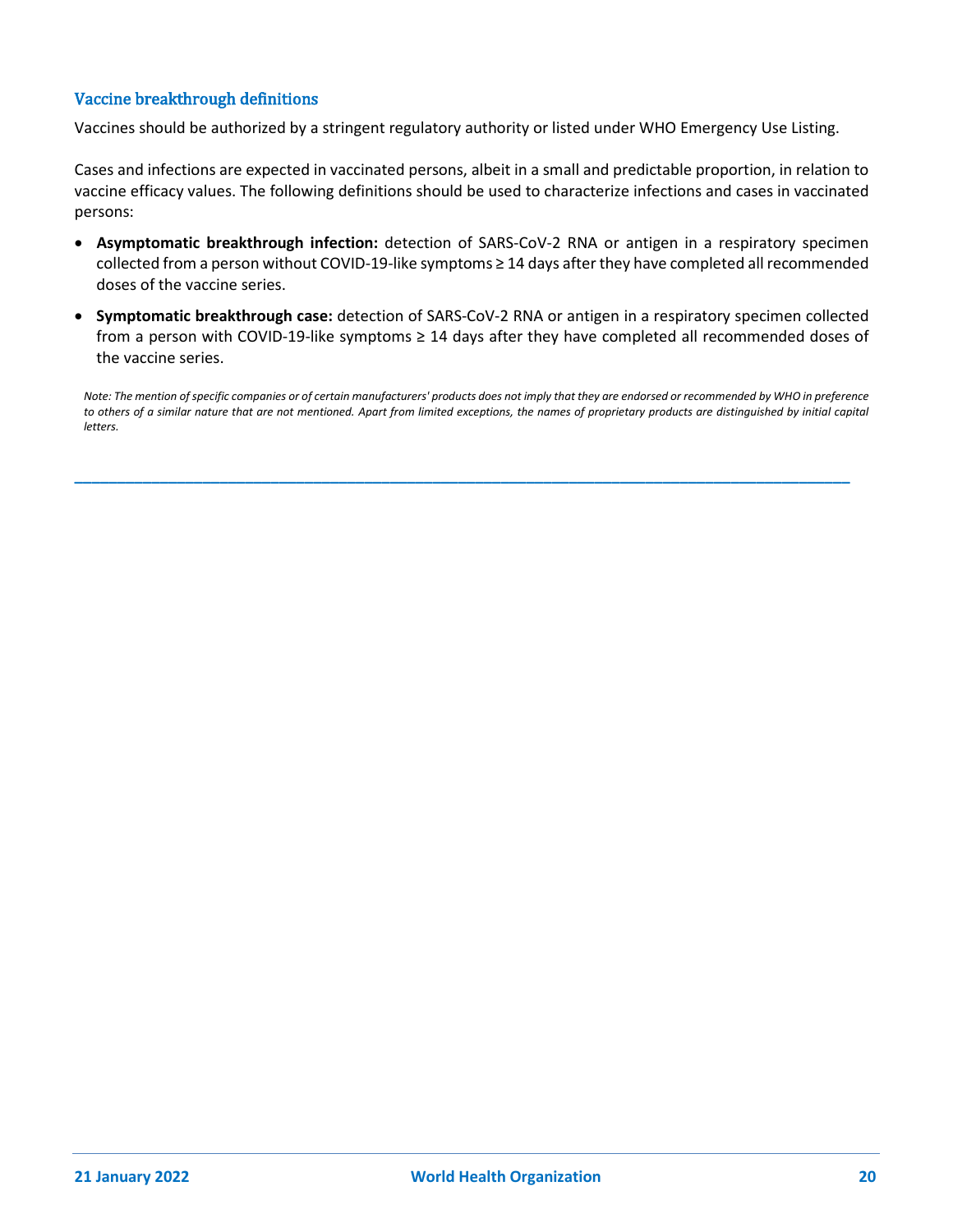# E.2 References

- 1. World Health Organization. Classification of Omicron (B.1.1.529): SARS-CoV-2 Variant of Concern [Internet]. 2021 [cited 2021 Dec 10]. Available from: https://www.who.int/news/item/26-11-2021-classification-ofomicron-(b.1.1.529)-sars-cov-2-variant-of-concern
- 2. World Health Organization. WHO SAGE Roadmap For Prioritizing Uses Of COVID-19 Vaccines In The Context Of Limited Supply [Internet]. 2021 [cited 2021 Dec 10]. Available from: https://www.who.int/publications/i/item/who-sage-roadmap-for-prioritizing-uses-of-covid-19-vaccines-in-thecontext-of-limited-supply
- 3. World Health Organization. WHO advice for international traffic in relation to the SARS-CoV-2 Omicron variant (B.1.1.529) [Internet]. 2021. Available from: https://www.who.int/news-room/articles-detail/who-advice-forinternational-traffic-in-relation-to-the-sars-cov-2-omicron-variant
- 4. World Health Organization. Living guidance for clinical management of COVID-19 23 November 2021 [Internet]. World Health Organization; 2021 [cited 2022 Jan 9]. Available from: https://www.who.int/publications/i/item/WHO-2019-nCoV-clinical-2021-2
- 5. World Health Organization. Therapeutics and COVID-19: Living guideline [Internet]. World Health Organization; [cited 2021 Dec 17]. Available from: https://www.who.int/publications/i/item/WHO-2019-nCoV-therapeutics-2021.4
- 6. World Health Organization. Household transmission investigation protocol for coronavirus disease 2019 (COVID-19) [Internet]. World Health Organization; 2020 [cited 2021 Dec 17]. Available from: https://www.who.int/publications/i/item/household-transmission-investigation-protocol-for-2019-novelcoronavirus-(2019-ncov)-infection
- 7. World Health Organization. The first few X cases and contacts (FFX) investigation protocol for coronavirus disease 2019 (COVID-19), version 2.2 [Internet]. World Health Organization; 2020 [cited 2021 Dec 17]. Available from: https://www.who.int/publications/i/item/the-first-few-x-cases-and-contacts-(-ffx)-investigation-protocolfor-coronavirus-disease-2019-(-covid-19)-version-2.2
- 8. World Health Organization. The WHO Global Clinical Platform for COVID-19 [Internet]. 2021 [cited 2021 Dec 10]. Available from: https://www.who.int/teams/health-care-readiness-clinical-unit/covid-19/data-platform
- 9. WHO Joint Advisory Group on COVID 19 Therapeutics Prioritization DRAFT Statement on the possible effects of the new SARS CoV-2 Omicron variant on treatment of hospitalized COVID-19 patients [Internet]. 2021 [cited 2021 Dec 17]. Available from: https://cdn.who.int/media/docs/default-source/blue-print/joint-advisory-groupon-covid-19-therapeutics-prioritization\_draft-statement-onomicron\_2021.12.01r.pdf?sfvrsn=524c2f1f\_7&download=true
- 10. World Health Organization. Coronavirus disease (COVID-19) technical guidance: The Unity Studies: Early Investigation Protocols [Internet]. 2020 [cited 2021 Dec 17]. Available from: https://www.who.int/emergencies/diseases/novel-coronavirus-2019/technical-guidance/early-investigations
- 11. Campbell F, Archer B, Laurenson-Schafer H, Jinnai Y, Konings F, Batra N, et al. Increased transmissibility and global spread of SARS-CoV-2 variants of concern as at June 2021. Eurosurveillance [Internet]. 2021 Jun 17 [cited 2022 Jan 21];26(24). Available from: https://www.eurosurveillance.org/content/10.2807/1560- 7917.ES.2021.26.24.2100509
- 12. UK Health Security Agency. Omicron daily overview: 31 December 2021 [Internet]. 2021 Dec [cited 2022 Jan 9]. Available from:

https://assets.publishing.service.gov.uk/government/uploads/system/uploads/attachment\_data/file/1044522/2 0211231\_OS\_Daily\_Omicron\_Overview.pdf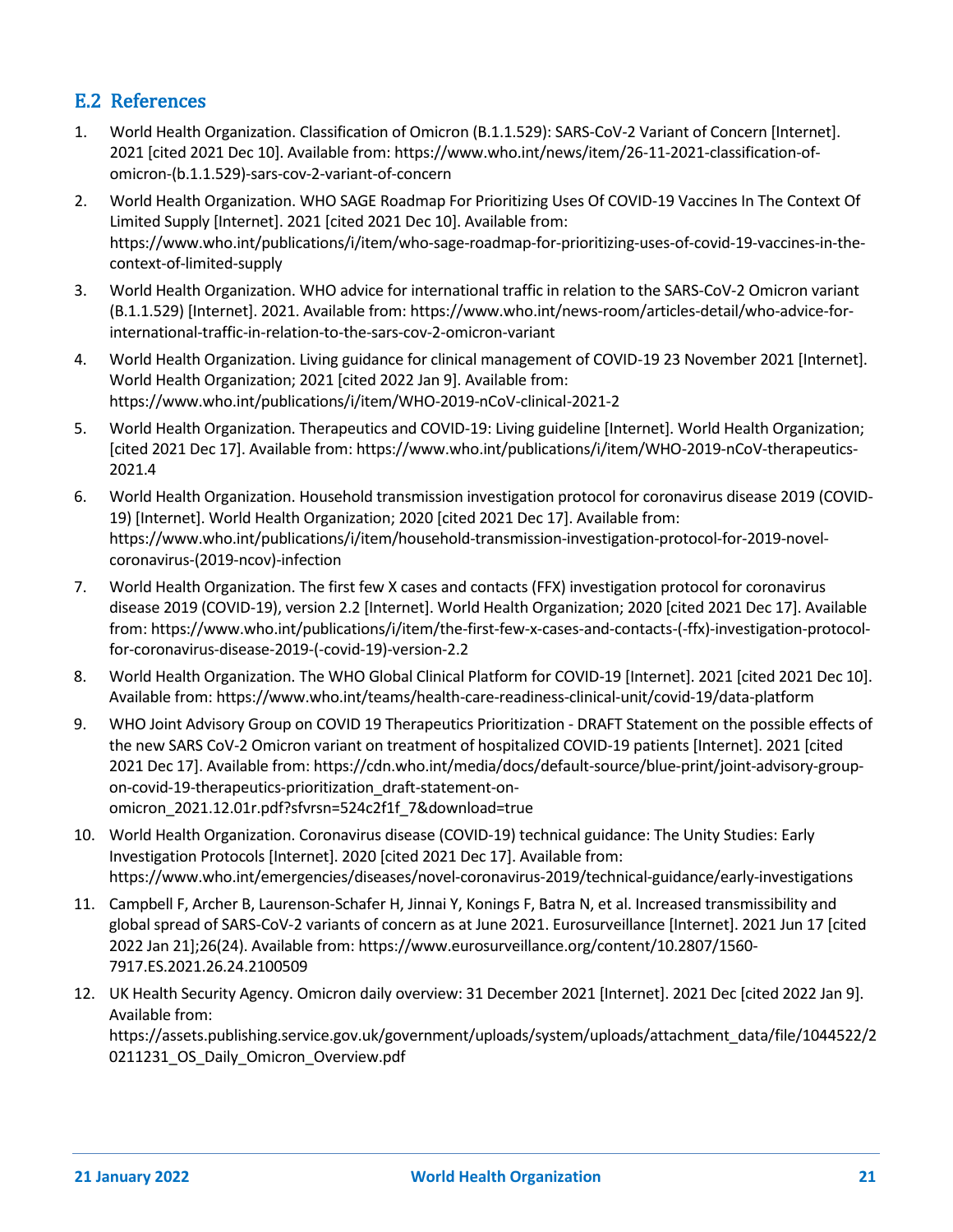- 13. Kim D, Jo J, Lim J-S, Ryu S. Serial interval and basic reproduction number of SARS-CoV-2 Omicron variant in South Korea [Internet]. 2021 [cited 2022 Jan 9]. Available from: https://www.medrxiv.org/content/10.1101/2021.12.25.21268301v1.full.pdf
- 14. Abbott S, Sherratt K, Gerstung M, Funk S. Estimation of the test to test distribution as a proxy for generation interval distribution for the Omicron variant in England [Internet]. Epidemiology; 2022 Jan [cited 2022 Jan 21]. Available from: http://medrxiv.org/lookup/doi/10.1101/2022.01.08.22268920
- 15. Overton C, Ward T. Infectious Disease Modelling Team Omicron and Delta serial interval distributions from UK contact tracing data [Internet]. UK Health Security Agency; 2021 [cited 2022 Jan 21]. Available from: https://assets.publishing.service.gov.uk/government/uploads/system/uploads/attachment\_data/file/1046481/S 1480\_UKHSA\_Omicron\_serial\_intervals.pdf
- 16. UK Health Security Agency. Technical briefing 33: SARS-CoV-2 variants of concern and variants under investigation in England [Internet]. 2021 [cited 2022 Jan 21]. Available from: https://assets.publishing.service.gov.uk/government/uploads/system/uploads/attachment\_data/file/1043807/t echnical-briefing-33.pdf
- 17. Lyngse FP, Mortensen LH, Denwood MJ, Christiansen LE, Møller CH, Skov RL, et al. SARS-CoV-2 Omicron VOC Transmission in Danish Households [Internet]. Infectious Diseases (except HIV/AIDS); 2021 Dec [cited 2022 Jan 5]. Available from: http://medrxiv.org/lookup/doi/10.1101/2021.12.27.21268278
- 18. Pearson C, Silal S, Li M, Dushoff J, Bolker B, Abbott S, et al. Bounding the levels of transmissibility & immune evasion of the Omicron variant in South Africa [Internet]. 2021 Dec. Available from: https://www.sacmcepidemicexplorer.co.za/downloads/Pearson\_etal\_Omicron.pdf
- 19. Chan MCW, Hui KP, Ho J, Cheung M, Ng K, Ching R, et al. SARS-CoV-2 Omicron variant replication in human respiratory tract ex vivo [Internet]. In Review; 2021 Dec [cited 2022 Jan 9]. Available from: https://www.researchsquare.com/article/rs-1189219/v1
- 20. Brown J, Zhou J, Peacock T, Barclay W. The SARS-CoV-2 variant, Omicron, shows enhanced replication in human primary nasal epithelial cells [Internet]. 2021 [cited 2022 Jan 9]. Available from: https://www.gov.uk/government/publications/imperial-college-london-omicron-vs-delta-replication-19 december-2021/imperial-college-london-omicron-vs-delta-replication-19-december-2021
- 21. Viana R, Moyo S, Amoako D, Tegally H, Scheepers C, Althaus C, et al. Rapid epidemic expansion of the SARS-CoV-2 Omicron variant in southern Africa. medRxiv [Internet]. 2021 [cited 2021 Dec 21]; Available from: https://ceri.africa/publication/?token=369
- 22. Yang W, Shaman J. SARS-CoV-2 transmission dynamics in South Africa and epidemiological characteristics of the Omicron variant [Internet]. Columbia University; [cited 2021 Dec 21]. Available from: http://www.columbia.edu/~jls106/yang\_shaman\_omicron\_sa.pdf
- 23. UK Health Security Agency. SARS-CoV-2 variants of concern and variants under investigation in England. Technical briefing: Update on hospitalisation and vaccine effectiveness for Omicron VOC-21NOV-01 (B.1.1.529) [Internet]. 2021 Dec [cited 2022 Jan 5]. Available from: https://assets.publishing.service.gov.uk/government/uploads/system/uploads/attachment\_data/file/1044481/T echnical-Briefing-31-Dec-2021-Omicron\_severity\_update.pdf
- 24. Ferguson N, Ghani A, Hinsley W, Volz E. Report 50: Hospitalisation risk for Omicron cases in England [Internet]. Imperial College London; 2021 Dec [cited 2021 Dec 23]. Available from: https://www.imperial.ac.uk/media/imperial-college/medicine/mrc-gida/2021-12-22-COVID19-Report-50.pdf
- 25. Wolter N, Jassat W, Walaza S, Welch R, Moultrie H, Groome M, et al. Early assessment of the clinical severity of the SARS-CoV-2 omicron variant in South Africa: a data linkage study. The Lancet. 2022 Jan;S0140673622000174.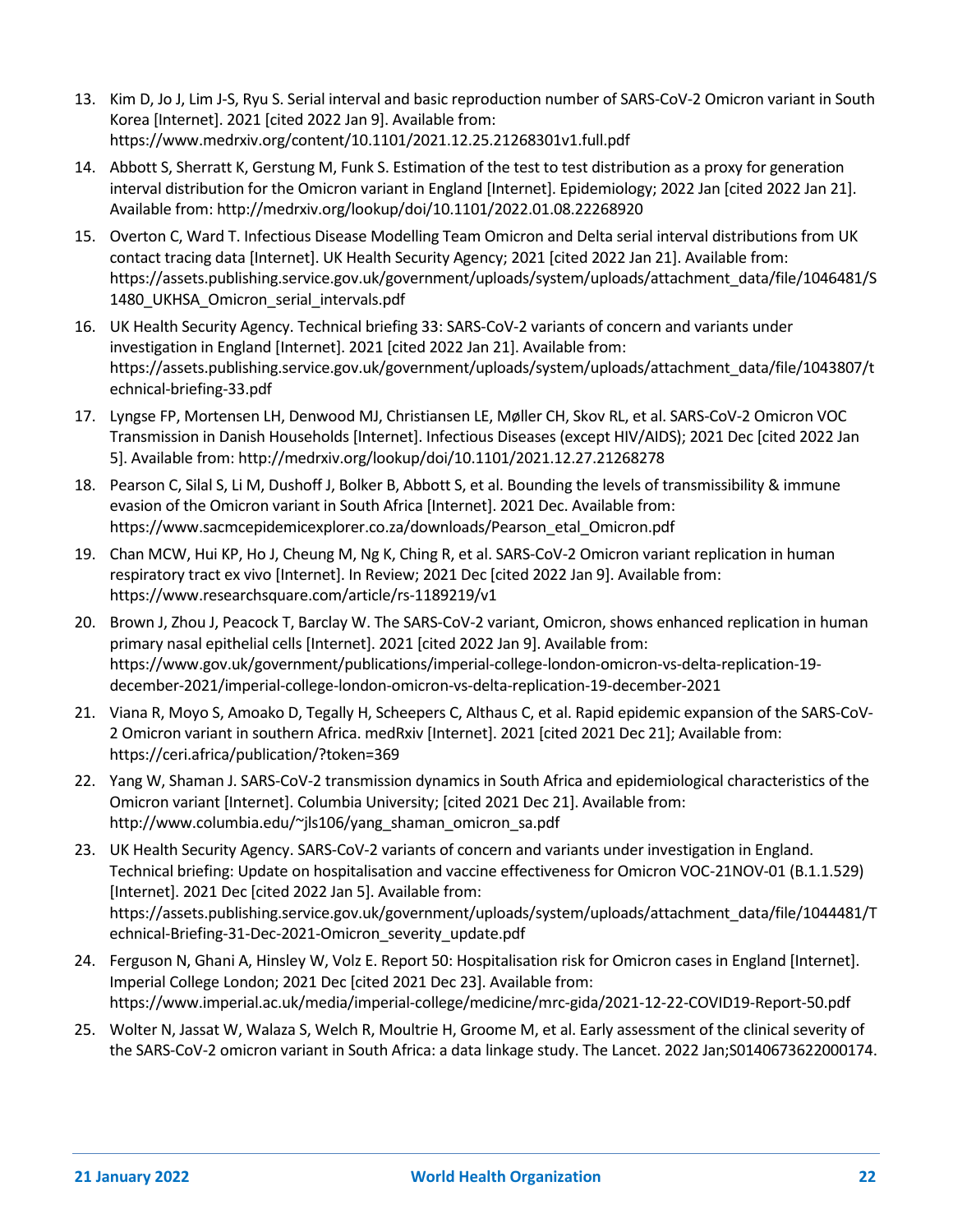- 26. Wang L, Berger NA, Kaelber DC, Davis PB, Volkow ND, Xu R. Comparison of outcomes from COVID infection in pediatric and adult patients before and after the emergence of Omicron [Internet]. Infectious Diseases (except HIV/AIDS); 2022 Jan [cited 2022 Jan 5]. Available from: http://medrxiv.org/lookup/doi/10.1101/2021.12.30.21268495
- 27. Lewnard JA, Hong VX, Patel MM, Kahn R, Lipsitch M, Tartof SY. Clinical outcomes among patients infected with Omicron (B.1.1.529) SARS-CoV-2 variant in southern California [Internet]. Epidemiology; 2022 Jan [cited 2022 Jan 21]. Available from: http://medrxiv.org/lookup/doi/10.1101/2022.01.11.22269045
- 28. Ulloa AC, Buchan SA, Daneman N, Brown KA. Early estimates of SARS-CoV-2 Omicron variant severity based on a matched cohort study, Ontario, Canada [Internet]. Epidemiology; 2021 Dec [cited 2022 Jan 21]. Available from: http://medrxiv.org/lookup/doi/10.1101/2021.12.24.21268382
- 29. HKU Med. HKUMed finds Omicron SARS-CoV-2 can infect faster and better than Delta in human bronchus but with less severe infection in lung [Internet]. The University of Hong Kong; 2021 Dec [cited 2021 Dec 22]. Available from: https://www.med.hku.hk/en/news/press/20211215-omicron-sars-cov-2-infection
- 30. Willet BJ, Grove J, MacLean OA, Wilkie C, Logan N, De Lorenzo G. The hyper-transmissible SARS-CoV-2 Omicron variant exhibits significant antigenic change, vaccine escape and a switch in cell entry mechanism [Internet]. 2022 [cited 2022 Jan 9]. Available from: https://www.medrxiv.org/content/10.1101/2022.01.03.21268111v1
- 31. UK Health Security Agency. Technical briefing 34: SARS-CoV-2 variants of concern and variants under investigation in England [Internet]. 2022 [cited 2022 Jan 21]. Available from: https://assets.publishing.service.gov.uk/government/uploads/system/uploads/attachment\_data/file/1048395/t echnical-briefing-34-14-january-2022.pdf
- 32. Attenuated fusogenicity and pathogenicity of SARS-CoV-2 Omicron variant [Internet]. The Genotype to Phenotype Japan (G2P-Japan) Consortium; [cited 2022 Jan 9]. Available from: https://drive.google.com/file/d/1rhCazFav1pokFKmsZI5\_oqIeH9ofFckR/view
- 33. Meng B, Ferreira IATM, Abdullahi A, Saito A, Kimura I, Yamasoba D, et al. SARS-CoV-2 Omicron spike mediated immune escape, infectivity and cell-cell fusion [Internet]. Microbiology; 2021 Dec [cited 2022 Jan 10]. Available from: http://biorxiv.org/lookup/doi/10.1101/2021.12.17.473248
- 34. Bentley EG, Kirby A, Sharma P, Kipar A, Mega DF, Bramwell C, et al. SARS-CoV-2 Omicron-B.1.1.529 Variant leads to less severe disease than Pango B and Delta variants strains in a mouse model of severe COVID-19 [Internet]. Microbiology; 2021 Dec [cited 2022 Jan 10]. Available from: http://biorxiv.org/lookup/doi/10.1101/2021.12.26.474085
- 35. Abdelnabi R, Foo CS, Zhang X, Lemmens V, Maes P, Slechten B, et al. The omicron (B.1.1.529) SARS-CoV-2 variant of concern does not readily infect Syrian hamsters [Internet]. Microbiology; 2021 Dec [cited 2022 Jan 10]. Available from: http://biorxiv.org/lookup/doi/10.1101/2021.12.24.474086
- 36. Ryan KA, Watson RJ, Bewley KR, Burton C, Carnell O, Cavell BE, et al. Convalescence from prototype SARS-CoV-2 protects Syrian hamsters from disease caused by the Omicron variant [Internet]. Microbiology; 2021 Dec [cited 2022 Jan 10]. Available from: http://biorxiv.org/lookup/doi/10.1101/2021.12.24.474081
- 37. World Health Organization. Diagnostic testing for SARS-CoV-2: Interim guidance 11 September 2020 [Internet]. 2020 [cited 2021 Dec 10]. Available from: https://www.who.int/publications/i/item/diagnostic-testing-for-sars-cov-2
- 38. World Health Organization. Antigen-detection in the diagnosis of SARS-CoV-2 infection: Interim guidance, 06 October 2021 [Internet]. 2021 [cited 2021 Dec 10]. Available from: https://www.who.int/publications/i/item/antigen-detection-in-the-diagnosis-of-sars-cov-2infection-using-rapidimmunoassays
- 39. U.S. Food and Drug Administration. SARS-CoV-2 Viral Mutations: Impact on COVID-19 Tests [Internet]. 2021 [cited 2021 Dec 17]. Available from: https://www.fda.gov/medical-devices/coronavirus-covid-19-and-medicaldevices/sars-cov-2-viral-mutations-impact-covid-19-tests#omicron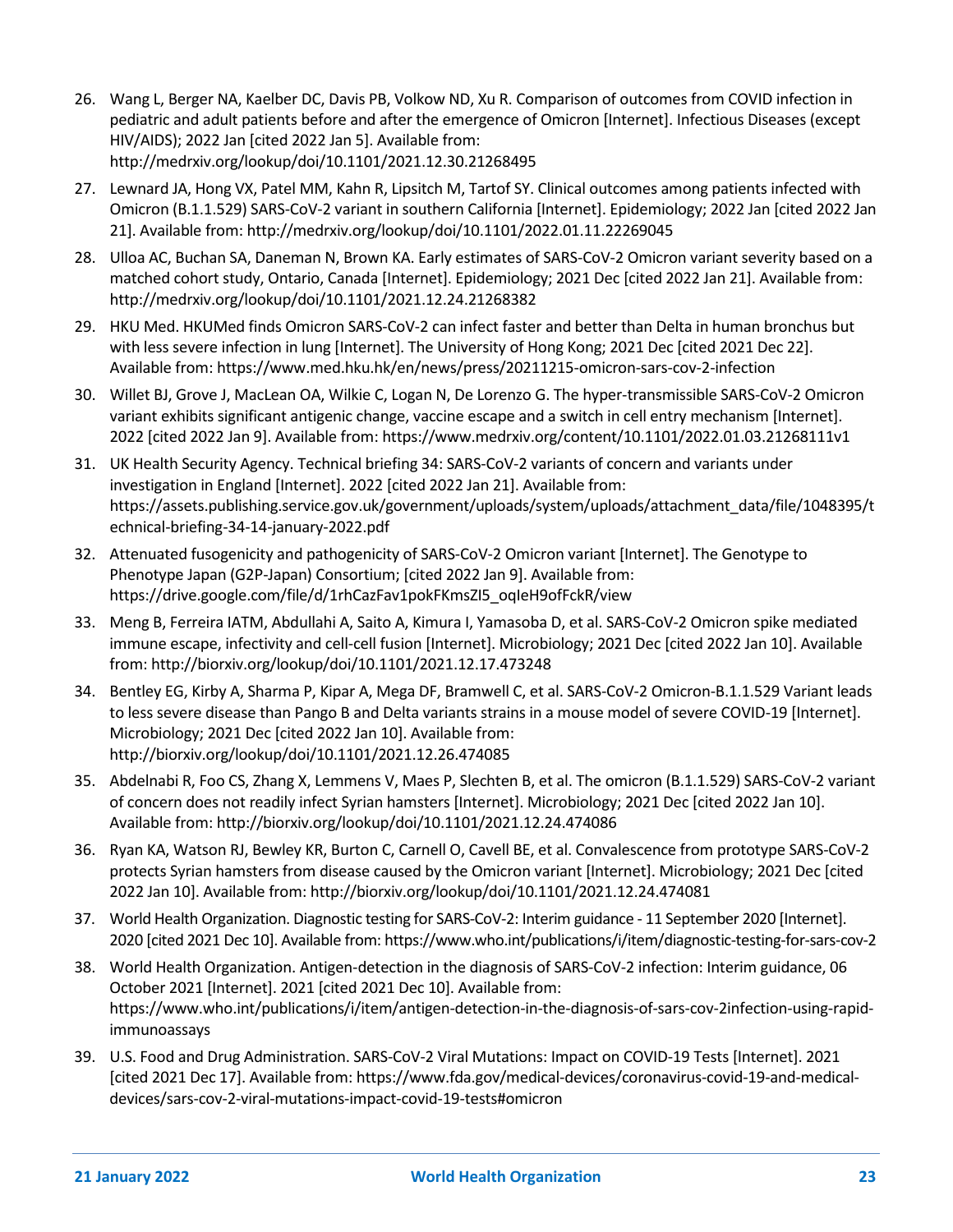- 40. Metzger CM, Lienhard R, Seth-Smith HM. PCR performance in the SARS-CoV-2 Omicron variant of concern? Swiss Med Wkly [Internet]. 2021 Dec 6 [cited 2021 Dec 23];151(49–50). Available from: https://smw.ch/article/doi/smw.2021.w30120
- 41. Puvar A, Pandit R, Chaudhari AM, Travadi T, Shukla N, Joshi C. A simple and quick PCR based method for detection of Omicron variant of SARS-CoV-2 [Internet]. 2021 [cited 2022 Jan 9]. Available from: https://www.medrxiv.org/content/10.1101/2021.12.20.21268053v1.full.pdf
- 42. Yolshin N, Varchenko K, Komissarova K, Danilenko D, Komissarov A, Lioznov D. One-step RT-PCR Ins214EPE assay for Omicron (B.1.1.529) variant detection [Internet]. 2021 [cited 2022 Jan 9]. Available from: https://www.protocols.io/view/one-step-rt-pcr-ins214epe-assay-for-omicron-b-1-1-b2trqem6
- 43. Phan T, Boes S, McCullough M, Gribschaw J, Wells A. Development of the one-step qualitative RT-PCR assay to detect SARS-CoV-2 Omicron (B.1.1.529) variant in respiratory specimens [Internet]. 2021 [cited 2022 Jan 9]. Available from: https://www.medrxiv.org/content/10.1101/2022.01.04.22268772v1.full.pdf
- 44. Sofonea MT, Roquebert B, Foulongne V, Verdurme L, Trombert-Paolantoni S, Roussel M. From Delta to Omicron: analysing the SARS-CoV-2 epidemic in France using variant-specific screening tests (September 1 to December 18, 2021) [Internet]. 2021 [cited 2022 Jan 9]. Available from: https://www.medrxiv.org/content/10.1101/2021.12.31.21268583v1.full.pdf
- 45. World Health Organization. WHO Emergency Use Listing for In vitro diagnostics (IVDs) Detecting SARS-CoV-2 [Internet]. 2021 [cited 2021 Dec 10]. Available from: https://extranet.who.int/pqweb/keyresources/documents/who-emergency-use-listing-vitro-diagnostics-ivds-detecting-sars-cov-2-2
- 46. UK Health Security Agency. Technical briefing 32: SARS-CoV-2 variants of concern and variants under investigation in England [Internet]. UK Health Security Agency; 2021 [cited 2021 Dec 23]. Available from: https://assets.publishing.service.gov.uk/government/uploads/system/uploads/attachment\_data/file/1042688/ RA Technical Briefing 32 DRAFT 17 December 2021 2021 12 17.pdf
- 47. Molenkamp R, Igloi Z. Evaluation of antigen rapid test and PCR test to Omicron variant: detection of Omicron by VirSNP [Internet]. [cited 2021 Dec 23]. Available from: https://www.erasmusmc.nl/-/media/erasmusmc/pdf/1 themaspecifiek/viroscience/2021-evaluation-omicron-in-pcr-and-ag-assays.pdf
- 48. Goderski G, Han W, Stanoeva K, Meijer A. Technical evaluation of SARS-CoV-2 antigen self-tests with Omicron variant: Evaluation Report [Internet]. 2021 [cited 2022 Jan 9]. Available from: https://www.rivm.nl/sites/default/files/2021-12/Technical-evaluation-of-SARS-CoV-2-Self-test-with-omicronvariant Final.pdf
- 49. Regan J, Flynn JP, Choudhary MC, Uddin R, Lemieux J, Boucau J, et al. Detection of the omicron variant virus with the Abbott BinaxNow SARS-CoV-2 Rapid Antigen Assay [Internet]. Infectious Diseases (except HIV/AIDS); 2021 Dec [cited 2022 Jan 21]. Available from: http://medrxiv.org/lookup/doi/10.1101/2021.12.22.21268219
- 50. Deerain J, Druce J, Tran T, Batty M, Yoga Y, Fennell M, et al. Assessment of the analytical sensitivity of ten lateral flow devices against the SARS-CoV-2 omicron variant. J Clin Microbiol. 2021 Dec 22;jcm.02479-21.
- 51. Kanjilal S, Chalise S, Shah AS, Cheng C-A, Senussi Y, Springer M, et al. Analytic sensitivity of the Abbott BinaxNOWTM lateral flow immunochromatographic assay for the SARS-CoV-2 Omicron variant [Internet]. Infectious Diseases (except HIV/AIDS); 2022 Jan [cited 2022 Jan 21]. Available from: http://medrxiv.org/lookup/doi/10.1101/2022.01.10.22269033
- 52. Bekliz M, Perez-Rodriguez F, Puhach O, Adea K, Melancia SM, Baggio S, et al. Sensitivity of SARS-CoV-2 antigendetecting rapid tests for Omicron variant [Internet]. Infectious Diseases (except HIV/AIDS); 2021 Dec [cited 2022 Jan 21]. Available from: http://medrxiv.org/lookup/doi/10.1101/2021.12.18.21268018
- 53. Adamson B, Sikka R, Wyllie AL, Premsrirut P. Discordant SARS-CoV-2 PCR and Rapid Antigen Test Results When Infectious: A December 2021 Occupational Case Series [Internet]. 2022 [cited 2022 Jan 9]. Available from: https://www.medrxiv.org/content/10.1101/2022.01.04.22268770v1.full.pdf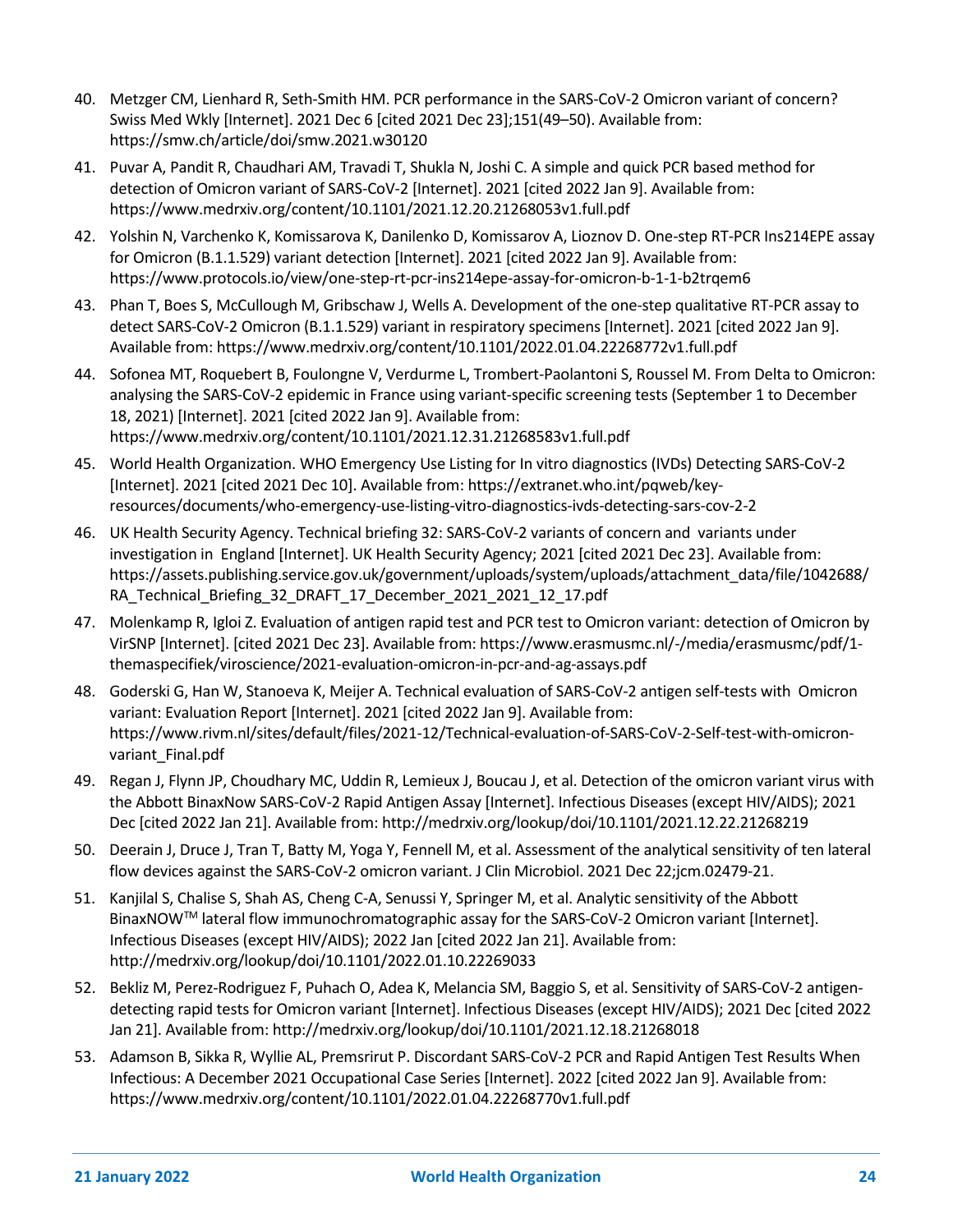- 54. World Health Organization. Safety information for medical devices including in vitro diagnostics [Internet]. 2021 [cited 2021 Dec 17]. Available from: https://www.who.int/teams/regulation-prequalification/incidents-and-SF/safety-information-for-medical-devices-including-in-vitro-diagnostics
- 55. World Health Organization. Guidance for post-market surveillance and market surveillance of medical devices, including in vitro diagnostics [Internet]. World Health Organization; 2021 [cited 2021 Dec 23]. Available from: https://www.who.int/publications/i/item/9789240015319
- 56. World Health Organization. Enhancing Readiness for Omicron (B.1.1.529): Technical Brief and Priority Actions for Member States: 10 December 2021 [Internet]. 2021 Dec [cited 2021 Dec 23]. Available from: https://www.who.int/docs/default-source/coronaviruse/2021-12-10-technical-brief-and-priority-action-onomicron-en.pdf?sfvrsn=150abff2\_5
- 57. Netzl A, Tureli S, LeGresley E, Muhlemann B, Wilks SH, Smith DJ. Analysis of SARS-CoV-2 Omicron Neutralization Data up to 2021-12-22 [Internet]. 2022 [cited 2022 Jan 9]. Available from: https://www.biorxiv.org/content/10.1101/2021.12.31.474032v1.full.pdf
- 58. Ahmed SF, Quadeer AA, McKay MR. SARS-CoV-2 T cell responses are expected to remain robust against Omicron [Internet]. Immunology; 2021 Dec [cited 2022 Jan 10]. Available from: http://biorxiv.org/lookup/doi/10.1101/2021.12.12.472315
- 59. De Marco L, D'Orso S, Pirronello M, Verdiani A, Termine A, Fabrizio C, et al. Preserved T cell reactivity to the SARS-CoV-2 Omicron variant indicates continued protection in vaccinated individuals [Internet]. Immunology; 2021 Dec [cited 2022 Jan 10]. Available from: http://biorxiv.org/lookup/doi/10.1101/2021.12.30.474453
- 60. Keeton R, Tincho MB, Ngomti A, Baguma R, Benede N, Suzuki A, et al. SARS-CoV-2 spike T cell responses induced upon vaccination or infection remain robust against Omicron [Internet]. Infectious Diseases (except HIV/AIDS); 2021 Dec [cited 2022 Jan 10]. Available from: http://medrxiv.org/lookup/doi/10.1101/2021.12.26.21268380
- 61. Redd AD, Nardin A, Kared H, Bloch EM, Abel B, Pekosz A, et al. Minimal cross-over between mutations associated with Omicron variant of SARS-CoV-2 and CD8+ T cell epitopes identified in COVID-19 convalescent individuals [Internet]. Immunology; 2021 Dec [cited 2022 Jan 10]. Available from: http://biorxiv.org/lookup/doi/10.1101/2021.12.06.471446
- 62. May DH, Rubin BER, Dalai SC, Patel K, Shafiani S, Elyanow R, et al. Immunosequencing and epitope mapping reveal substantial preservation of the T cell immune response to Omicron generated by SARS-CoV-2 vaccines [Internet]. Infectious Diseases (except HIV/AIDS); 2021 Dec [cited 2022 Jan 10]. Available from: http://medrxiv.org/lookup/doi/10.1101/2021.12.20.21267877
- 63. Ferguson N, Ghani A, Cori A. Report 49: Growth, population distribution and immune escape of Omicron in England [Internet]. Imperial College London; 2021 Dec [cited 2021 Dec 23]. Available from: https://www.imperial.ac.uk/media/imperial-college/medicine/mrc-gida/2021-12-16-COVID19-Report-49.pdf
- 64. UK Office for National Statistics. Coronavirus (COVID-19) Infection Survey, characteristics of people testing positive for COVID-19, UK: 19 January 2022 [Internet]. 2022 [cited 2022 Jan 21]. Available from: https://www.ons.gov.uk/peoplepopulationandcommunity/healthandsocialcare/conditionsanddiseases/bulletins /coronaviruscovid19infectionsurveycharacteristicsofpeopletestingpositiveforcovid19uk/latest#reinfections-withcovid-19-uk
- 65. Statens Serum Institut. Re-infections are now part of the Danish State Serum Institute's daily monitoring [Internet]. 2021 [cited 2021 Dec 23]. Available from: https://www.ssi.dk/aktuelt/nyheder/2021/reinfektionerindgar-nu-i-statens-serum-instituts-daglige-overvagning
- 66. Israeli Ministry of Health. Coronavirus in Israel general picture [Internet]. 2021 [cited 2021 Dec 23]. Available from: https://datadashboard.health.gov.il/COVID-19/general?tileName=dailyReturnSick
- 67. Pulliam J, van Schalkwyk C, Govender N. Increased risk of SARS-CoV-2 reinfection associated with emergence of the Omicron variant in South Africa [Internet]. 2021 [cited 2021 Dec 23]. Available from: https://www.medrxiv.org/content/10.1101/2021.11.11.21266068v2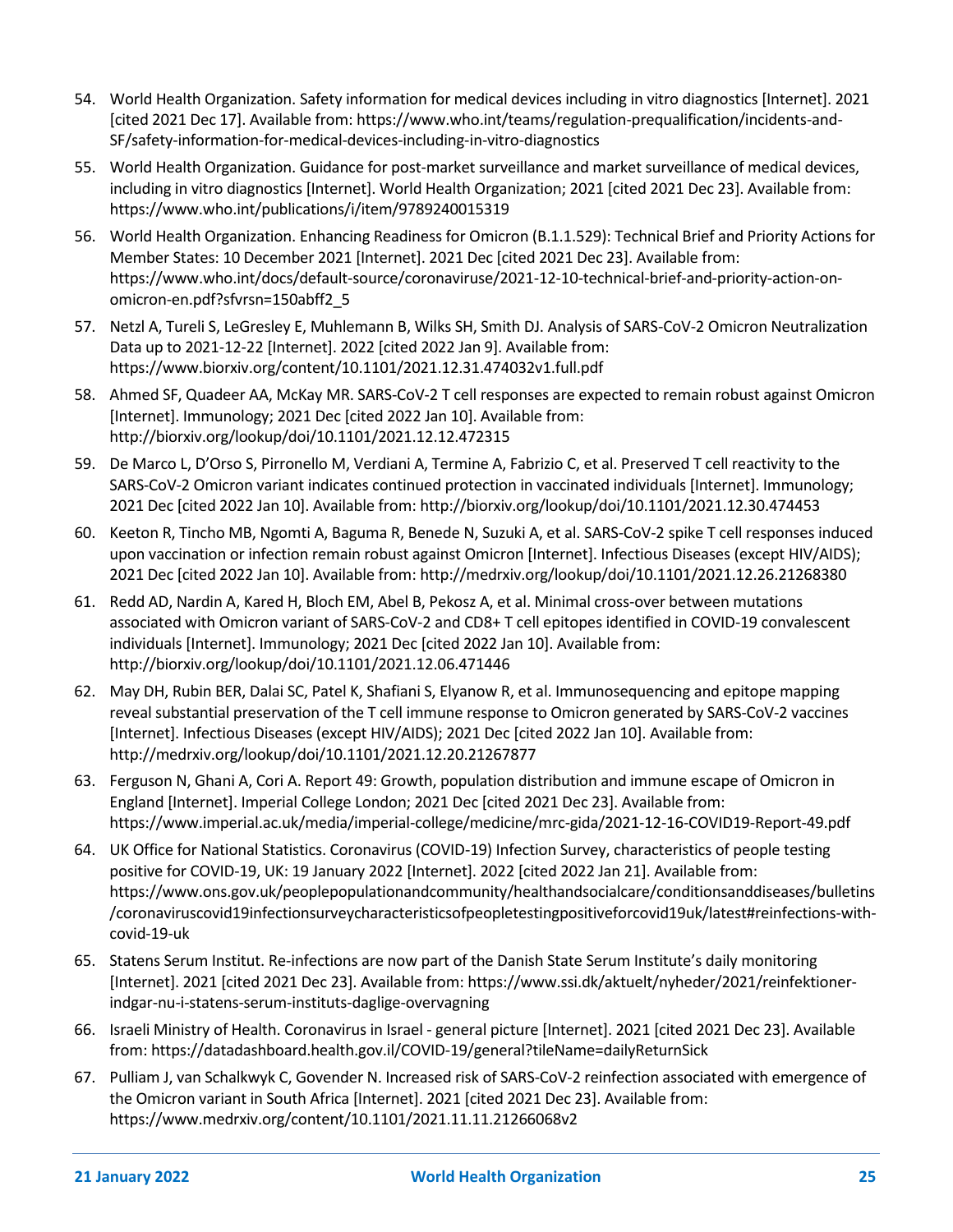- 68. Altarawneh H, Chemaitelly H, Tang P, Hasan MR, Qassim S, Ayoub HH, et al. Protection afforded by prior infection against SARS-CoV-2 reinfection with the Omicron variant [Internet]. Epidemiology; 2022 Jan [cited 2022 Jan 21]. Available from: http://medrxiv.org/lookup/doi/10.1101/2022.01.05.22268782
- 69. VIEW-hub. COVID-19 Vaccine Neutralization Studies table [Internet]. 2022 [cited 2022 Jan 21]. Available from: https://viewhub.org/resources?field\_resource\_type\_value=All&field\_vaccine\_category%5B%5D=1280&year=all#maincontent
- 70. Tan CS, Collier AY, Liu J, Yu J, Chandrashekar A, McMahan K, et al. Homologous and Heterologous Vaccine Boost Strategies for Humoral and Cellular Immunologic Coverage of the SARS-CoV-2 Omicron Variant [Internet]. Infectious Diseases (except HIV/AIDS); 2021 Dec [cited 2022 Jan 21]. Available from: http://medrxiv.org/lookup/doi/10.1101/2021.12.02.21267198
- 71. Tarke A, Coelho CH, Zhang Z, Dan JM, Yu ED, Methot N, et al. SARS-CoV-2 vaccination induces immunological memory able to cross-recognize variants from Alpha to Omicron [Internet]. Immunology; 2021 Dec [cited 2022 Jan 21]. Available from: http://biorxiv.org/lookup/doi/10.1101/2021.12.28.474333
- 72. Collie S, Champion J, Moultrie H, Bekker L-G, Gray G. Effectiveness of BNT162b2 Vaccine against Omicron Variant in South Africa. N Engl J Med. 2021 Dec 29;NEJMc2119270.
- 73. UK Health Security Agency. Technical briefing: Update on hospitalisation and vaccine effectiveness for Omicron VOC-21NOV-01 (B.1.1.529)- 31 December 2021 [Internet]. 2021 [cited 2022 Jan 21]. Available from: https://assets.publishing.service.gov.uk/government/uploads/system/uploads/attachment\_data/file/1045619/T echnical-Briefing-31-Dec-2021-Omicron\_severity\_update.pdf
- 74. Sheikh A, Kerr S, Woolhouse M, McMenamin J, Robertson C. Severity of Omicron variant of concern and vaccine effectiveness against symptomatic disease: national cohort with nested test negative design study in Scotland [Internet]. 2021 Dec [cited 2021 Dec 23]. Available from: https://www.pure.ed.ac.uk/ws/portalfiles/portal/245818096/Severity\_of\_Omicron\_variant\_of\_concern\_and\_va ccine\_effectiveness\_against\_symptomatic\_disease.pdf
- 75. Willett BJ, Grove J, MacLean OA, Wilkie C, Logan N, Lorenzo GD, et al. The hyper-transmissible SARS-CoV-2 Omicron variant exhibits significant antigenic change, vaccine escape and a switch in cell entry mechanism [Internet]. Infectious Diseases (except HIV/AIDS); 2022 Jan [cited 2022 Jan 21]. Available from: http://medrxiv.org/lookup/doi/10.1101/2022.01.03.21268111
- 76. Buchan SA, Chung H, Brown KA, Austin PC, Fell DB, Gubbay JB, et al. Effectiveness of COVID-19 vaccines against Omicron or Delta infection [Internet]. Infectious Diseases (except HIV/AIDS); 2022 Jan [cited 2022 Jan 21]. Available from: http://medrxiv.org/lookup/doi/10.1101/2021.12.30.21268565
- 77. Tseng HF, Ackerson BK, Luo Y, Sy LS, Talarico CA, Tian Y, et al. Effectiveness of mRNA-1273 against SARS-CoV-2 omicron and delta variants [Internet]. Infectious Diseases (except HIV/AIDS); 2022 Jan [cited 2022 Jan 21]. Available from: http://medrxiv.org/lookup/doi/10.1101/2022.01.07.22268919
- 78. Gray GE, Collie S, Garrett N, Goga A, Champion J, Zylstra M, et al. Vaccine effectiveness against hospital admission in South African health care workers who received a homologous booster of Ad26.COV2 during an Omicron COVID19 wave: Preliminary Results of the Sisonke 2 Study [Internet]. Infectious Diseases (except HIV/AIDS); 2021 Dec [cited 2022 Jan 21]. Available from: http://medrxiv.org/lookup/doi/10.1101/2021.12.28.21268436
- 79. Davies M-A, Kassanjee R, Rosseau P, Morden E, Johnson L, Solomon W. Outcomes of laboratory-confirmed SARS-CoV-2 infection in the Omicron-driven fourth wave compared with previous waves in the Western Cape Province, South Africa [Internet]. 2022 [cited 2022 Jan 21]. Available from: https://www.medrxiv.org/content/10.1101/2022.01.12.22269148v1.full.pdf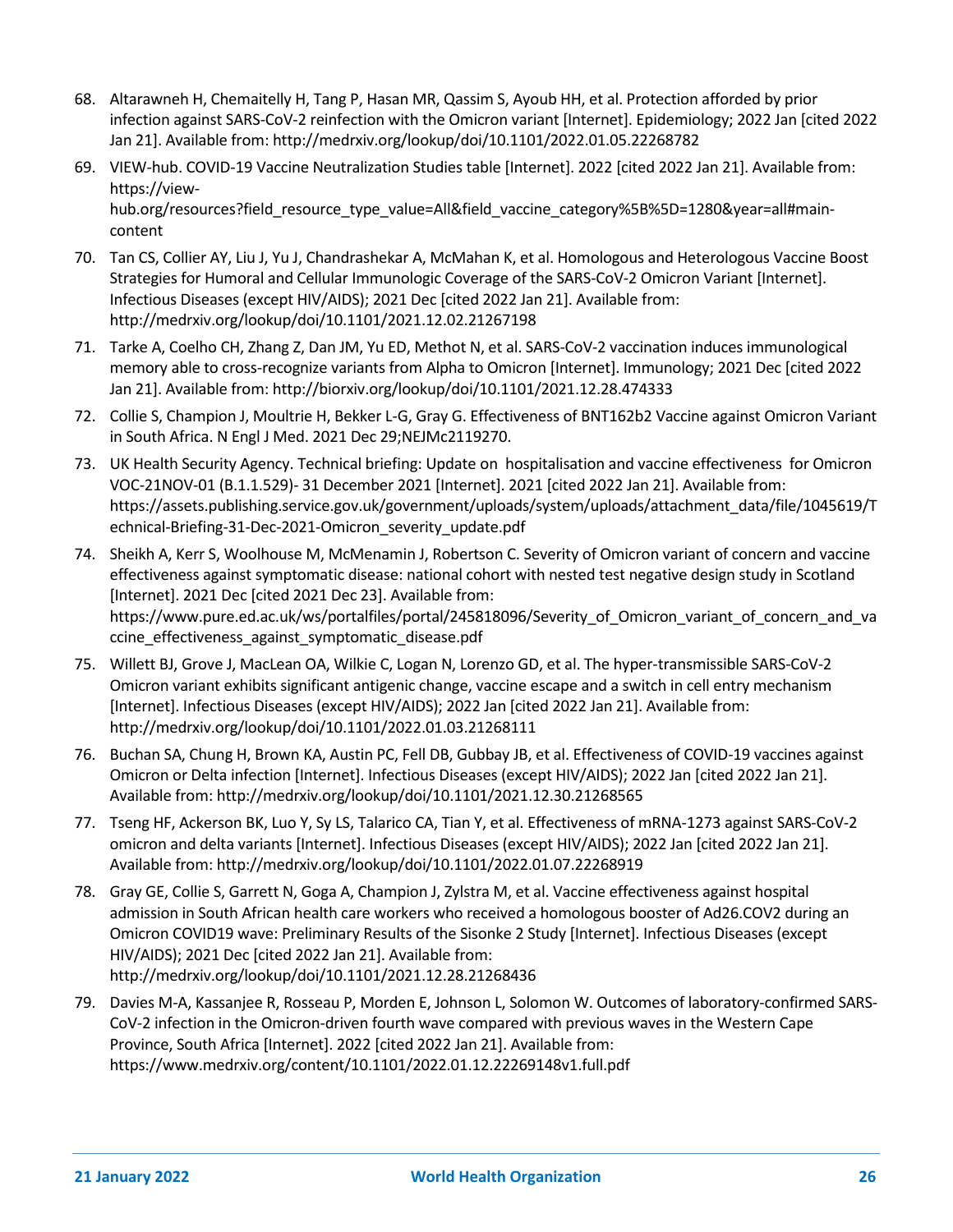- 80. UK Health Security Agency. COVID-19 vaccine surveillance report: Week 2- 13 January 2022 [Internet]. 2022 [cited 2022 Jan 21]. Available from: https://assets.publishing.service.gov.uk/government/uploads/system/uploads/attachment\_data/file/1047814/ Vaccine-surveillance-report-week-2-2022.pdf
- 81. World Health Organization. SARS-CoV-2 Omicron variant assays and animal models study tracker [Internet]. 2021 [cited 2021 Dec 17]. Available from: https://www.who.int/publications/m/item/repository-of-omicronbiological-materials-for-in-vitro-and-in-vivo-studies
- 82. Planas D, Saunders N, Maes P, Guivel-Benhassine F, Planchais C, Buchrieser J, et al. Considerable escape of SARS-CoV-2 variant Omicron to antibody neutralization [Internet]. Immunology; 2021 Dec [cited 2022 Jan 21]. Available from: http://biorxiv.org/lookup/doi/10.1101/2021.12.14.472630
- 83. VanBlargan LA, Errico JM, Halfmann PJ, Zost SJ, Crowe JE, Purcell LA, et al. An infectious SARS-CoV-2 B.1.1.529 Omicron virus escapes neutralization by several therapeutic monoclonal antibodies [Internet]. Microbiology; 2021 Dec [cited 2022 Jan 21]. Available from: http://biorxiv.org/lookup/doi/10.1101/2021.12.15.472828
- 84. Cameroni E, Saliba C, Bowen JE. Broadly neutralizing antibodies overcome SARS-CoV-2 Omicron antigenic shift [Internet]. 2021 [cited 2021 Dec 23]. Available from: https://www.biorxiv.org/content/10.1101/2021.12.12.472269v1
- 85. Wilhelm A, Widera M, Grikscheit K, Toptan T, Schenk B, Pallas C, et al. Reduced Neutralization of SARS-CoV-2 Omicron Variant by Vaccine Sera and monoclonal antibodies [Internet]. Infectious Diseases (except HIV/AIDS); 2021 Dec [cited 2021 Dec 10]. Available from: http://medrxiv.org/lookup/doi/10.1101/2021.12.07.21267432
- 86. Roche. Ronapreve does not retain neutralising activity against the Omicron variant [Internet]. 2021 [cited 2021 Dec 17]. Available from: https://www.roche.com/dam/jcr:dfe6dcb4-d787-45d6-9b1dffc17d667e4c/2021216\_Roche%20statement%20on%20Ronapreve%20Omicron.pdf
- 87. Steppan CM. Structural basis for Nirmatrelvir in vitro efficacy against the Omicron variant of SARS-CoV-2. :11.
- 88. Ullrich S, Ekanayake KB, Otting G, Nitsche C. Main protease mutants of SARS-CoV-2 variants remain susceptible to nirmatrelvir (PF-07321332) [Internet]. Biochemistry; 2021 Nov [cited 2022 Jan 21]. Available from: http://biorxiv.org/lookup/doi/10.1101/2021.11.28.470226
- 89. Dabrowska A, Szczepanski A, Botwina P, Mazur-Panasiuk N, Jiřincová H, Rabalski L, et al. Efficacy of antiviral drugs against the omicron variant of SARS-CoV-2 [Internet]. Microbiology; 2021 Dec [cited 2022 Jan 21]. Available from: http://biorxiv.org/lookup/doi/10.1101/2021.12.21.473268
- 90. Vangeel L, Chiu W, De Jonghe S, Maes P, Slechten B, Raymenants J, et al. Remdesivir, Molnupiravir and Nirmatrelvir remain active against SARS-CoV-2 Omicron and other variants of concern [Internet]. Microbiology; 2021 Dec [cited 2022 Jan 21]. Available from: http://biorxiv.org/lookup/doi/10.1101/2021.12.27.474275
- 91. World Health Organization. Guidance for surveillance of SARS-CoV-2 variants: Interim guidance, 9 August 2021 [Internet]. [cited 2021 Dec 10]. Available from: https://www.who.int/publications/i/item/WHO\_2019 nCoV\_surveillance\_variants
- 92. European Centre for Disease Prevention and Control. Guidance for representative and targeted genomic SARS-CoV-2 monitoring [Internet]. European Centre for Disease Prevention and Control; 2021 May [cited 2021 Dec 10]. Available from: https://www.ecdc.europa.eu/en/publications-data/guidance-representative-and-targetedgenomic-sars-cov-2-monitoring
- 93. World Health Organization. Recommendations for national SARS-CoV-2 testing strategies and diagnostic capacities: interim guidance - 25 June 2021 [Internet]. 2021 [cited 2022 Jan 9]. Available from: https://www.who.int/publications/i/item/WHO-2019-nCoV-lab-testing-2021.1-eng
- 94. Considerations for implementing and adjusting public health and social measures in the context of COVID-19: interim guidance, 14 June 2021 [Internet]. 2021 [cited 2021 Dec 10]. Available from: https://apps.who.int/iris/handle/10665/341811